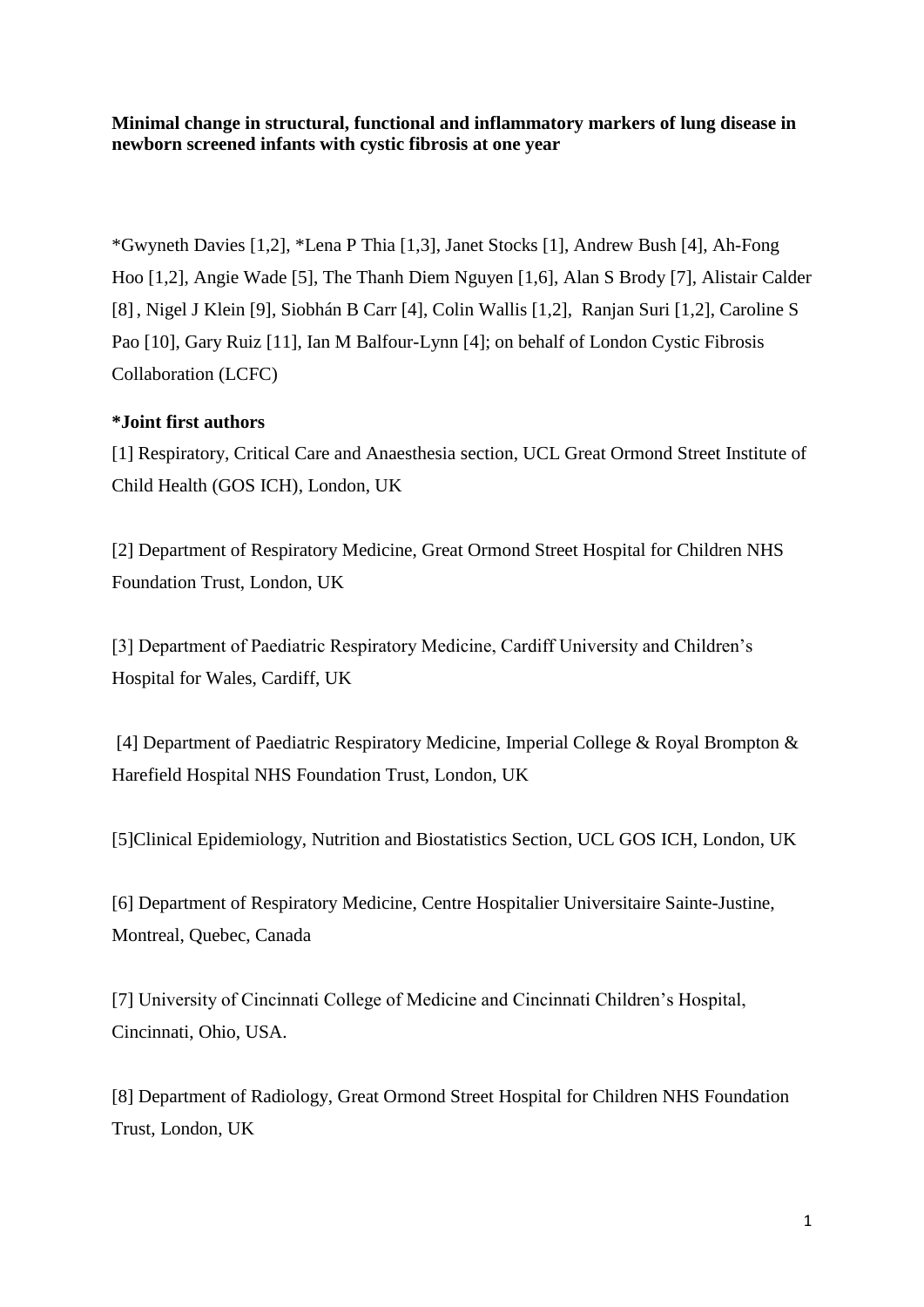[9] Infection, Inflammation and Rheumatology Section, UCL GOS ICH, London, UK

[10] Department of Paediatric Respiratory Medicine, Royal London Hospital, London, UK

[11] Department of Paediatric Respiratory Medicine, Kings College Hospital, London, UK

#### **Corresponding author:**

Gwyneth Davies Respiratory, Critical Care and Anaesthesia Section. Infection, immunity and Inflammation Research and Teaching Department, UCL Great Ormond Street Institute of Child Health, London, UK 30 Guilford Street, London, WC1N 1EH, UK Email: [gwyneth.davies@ucl.ac.uk](mailto:gwyneth.davies@ucl.ac.uk)

**Author contributions:** JS, AB, CW, SC, AW and IBL were responsible for the conception and design of study; AC and ASB provided technical advice on imaging and undertook all scoring; JS and LPT were responsible for supervision of the study and research governance; AFH provided technical training, supervision and audit of lung function data collection and analyses. LPT supervised CT imaging and audited data collection and analyses. Infants with CF were recruited by the paediatric respiratory consultants participating in the LCFC, including IBL, AB, CW, SC, RS, CP and GR.TDN, LPT and AFH recruited the healthy infants, undertook all lung function measurements and, together with JS and GD calculated and interpreted lung function results. NK performed inflammatory analyses. GD and AW performed statistical analyses; GD, LPT, JS, AW, AB, and IBL drafted the manuscript; all remaining authors revised and approved the manuscript for intellectual content before submission.

**Competing interest statement:** Dr. Brody reports grants and personal fees from Vertex Pharmaceuticals, outside the submitted work. Dr. Carr reports personal fees and other from Vertex Pharmaceuticals, other from Chiesi Pharmaceuticals, personal fees from Actavis Pharmaceuticals, other from Pharmaxis Pharmaceuticals, outside the submitted work. Dr Davies reports personal fees from Chiesi Pharmaceuticals, outside the submitted work. All other authors report no other potential competing interests.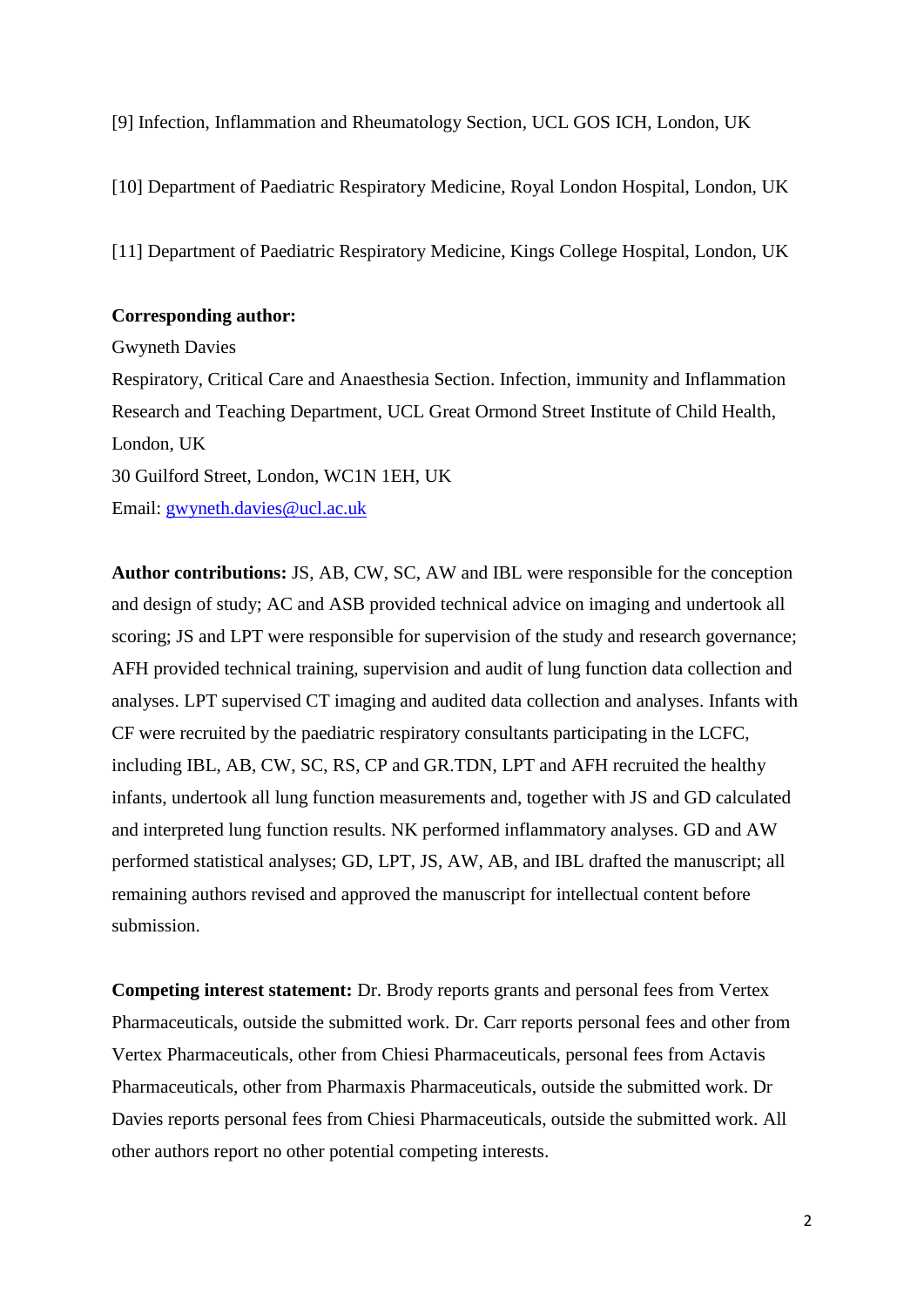**Sources of grants:** This study was supported by grants from the Cystic Fibrosis Trust, UK; Special Trustees: Great Ormond Street Hospital for Children, London, UK; Smiths Medical Ltd, UK; Comprehensive Local Research Network, UK, and supported by the National Institute for Health Research (NIHR) Biomedical Research Centre at Great Ormond Street Hospital for Children NHS Foundation Trust and University College London. It was also supported by the NIHR Respiratory Disease Biomedical Research Unit at the Royal Brompton and Harefield NHS Foundation Trust and Imperial College London. GD was supported by a NIHR Academic Clinical Lectureship at University College London. AB is an emeritus NIHR Senior Investigator.

#### **Word count:** 3079

**Key words:** Cystic Fibrosis, infant lung function, chest Computed Tomography, neutrophil elastase, airway inflammation, newborn screening.

#### **Abstract**

Background: With the widespread introduction of newborn screening for cystic fibrosis (CF), there has been considerable emphasis on the need to develop objective markers of lung health that can be used during infancy. We hypothesised that in a newborn screened (NBS) UK cohort, evidence of airway inflammation and infection at one year would be associated with adverse structural and functional outcomes at the same age.

Methods: Infants underwent lung function testing, chest CT scan and bronchoscopy with bronchoalveolar lavage (BAL) at 1 year of age when clinically well. Microbiology cultures were also available from routine cough swabs.

Results: 65 infants had lung function, CT and BAL. Mean (SD) lung clearance index and forced expiratory volume in 0.5 seconds z-scores were 0.9(1.2) and -0.6(1.1) respectively; median Brody II CF-CT air trapping score on chest CT =0 (interquartile range 0-1, maximum possible score 27). Infants isolating any significant pathogen by 1yr of age had higher LCI zscore (mean difference 0.9;  $95\%$ CI:0.4-1.4; p=0.001) and a trend towards higher air trapping scores on CT (p=0.06). BAL neutrophil elastase was detectable in 23% (10/43) infants in whom BAL supernatant was available. This did not relate to air trapping score on CT. Conclusions: In this UK NBS cohort at one year of age, lung and airway damage is much milder and associations between inflammation, abnormal physiology and structural changes were at best weak, contrary to our hypothesis and previously published reports. Continued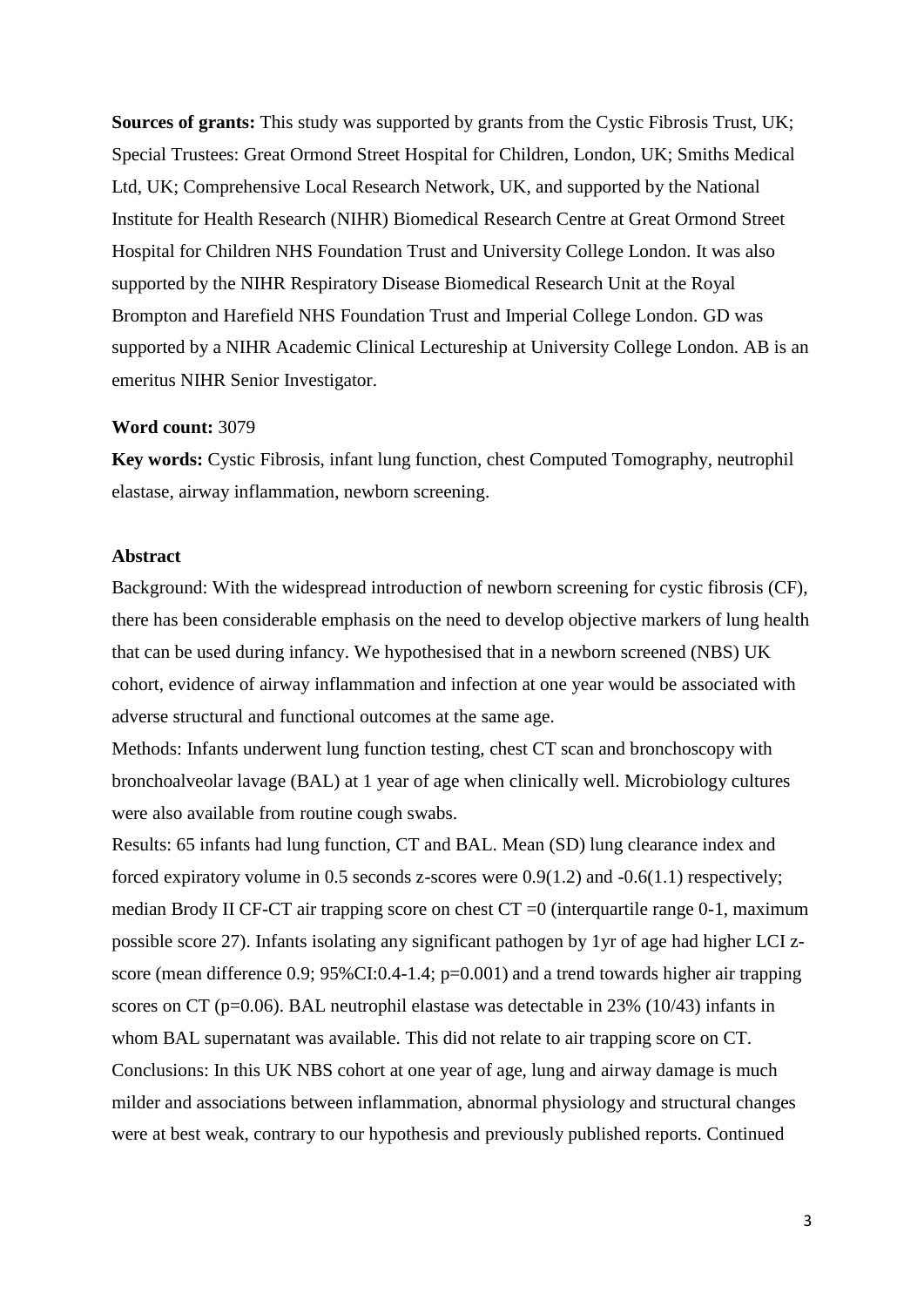follow-up will clarify longer term implications of these very mild structural, functional and inflammatory changes.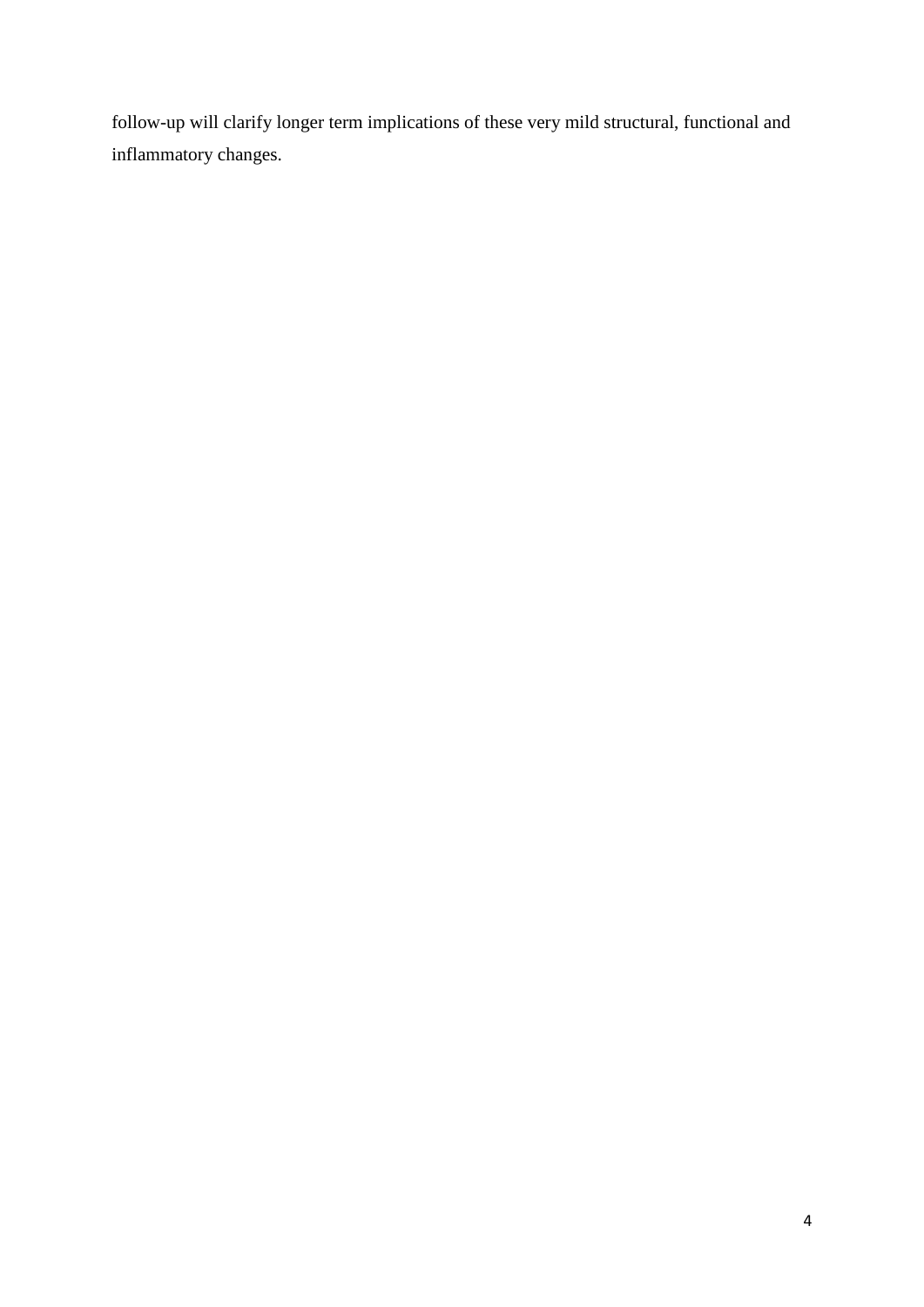#### **1. Introduction**

With the widespread introduction of newborn screening (NBS) for cystic fibrosis (CF), there has been considerable emphasis on the need to develop objective markers of lung health that can be used during infancy, not only to detect early lung disease, but to inform potential intervention strategies and identify factors associated with increased risk. Having previously assessed the evolution of lung function in infants and young children diagnosed after clinical presentation[\[1-3\]](#page-21-0), the London Cystic Fibrosis Collaboration (LCFC) commenced a longitudinal observational study of NBS infants with CF[\[4,](#page-21-1) [5\]](#page-21-2).

Such cohorts can give important insight into markers of lung health. We have previously reported lung function and CT outcomes for the NBS LCFC cohort at one year (including the improvement in Forced Expiratory Volume in 0.5 seconds ( $FEV<sub>0.5</sub>$ ) from initial testing at 3 months of age, a mildly elevated (worse) lung clearance index (LCI) in comparison to healthy controls, and only minor changes on chest CT[\[4,](#page-21-1) [6\]](#page-21-3)), but until now have not reported cross sectional associations between these outcomes nor their relationship with airway infection and inflammation. In the Australian Respiratory Early Surveillance Team for Cystic Fibrosis (AREST-CF) study, the presence of neutrophil elastase (NE) in bronchoalveolar lavage (BAL) at 3 months of age was associated with the isolation of *Staphylococcus aureus (SA)* and *Pseudomonas aeruginosa (PsA)*, and significantly lower lung function during the first 2 years of life[\[7\]](#page-21-4). Furthermore, free NE activity at 3 months was associated with bronchiectasis (strictly, airway dilatation which may or may not be reversible) from one year of age[\[8\]](#page-21-5) suggesting that infections resulting in neutrophilic inflammation lead to adverse respiratory outcomes. Repeated detection of free NE has been shown to be associated with worse CT outcomes[\[9\]](#page-21-6). Although the presence of bronchiectasis showed no association with increased LCI during early life in the AREST-CF study[\[10\]](#page-21-7), weak associations were observed between increased airway inflammation and an elevated LCI[\[11\]](#page-21-8) and other indices of ventilation inhomogeneity[\[10\]](#page-21-7), with isolation of *PsA* on BAL associated with higher LCI[\[11\]](#page-21-8).

In keeping with the findings of AREST-CF, we hypothesised that in the LCFC newborn screened UK cohort, evidence of airway inflammation and infection at one year would be associated with adverse structural and functional outcomes at the same age.

#### **2. Materials and Methods**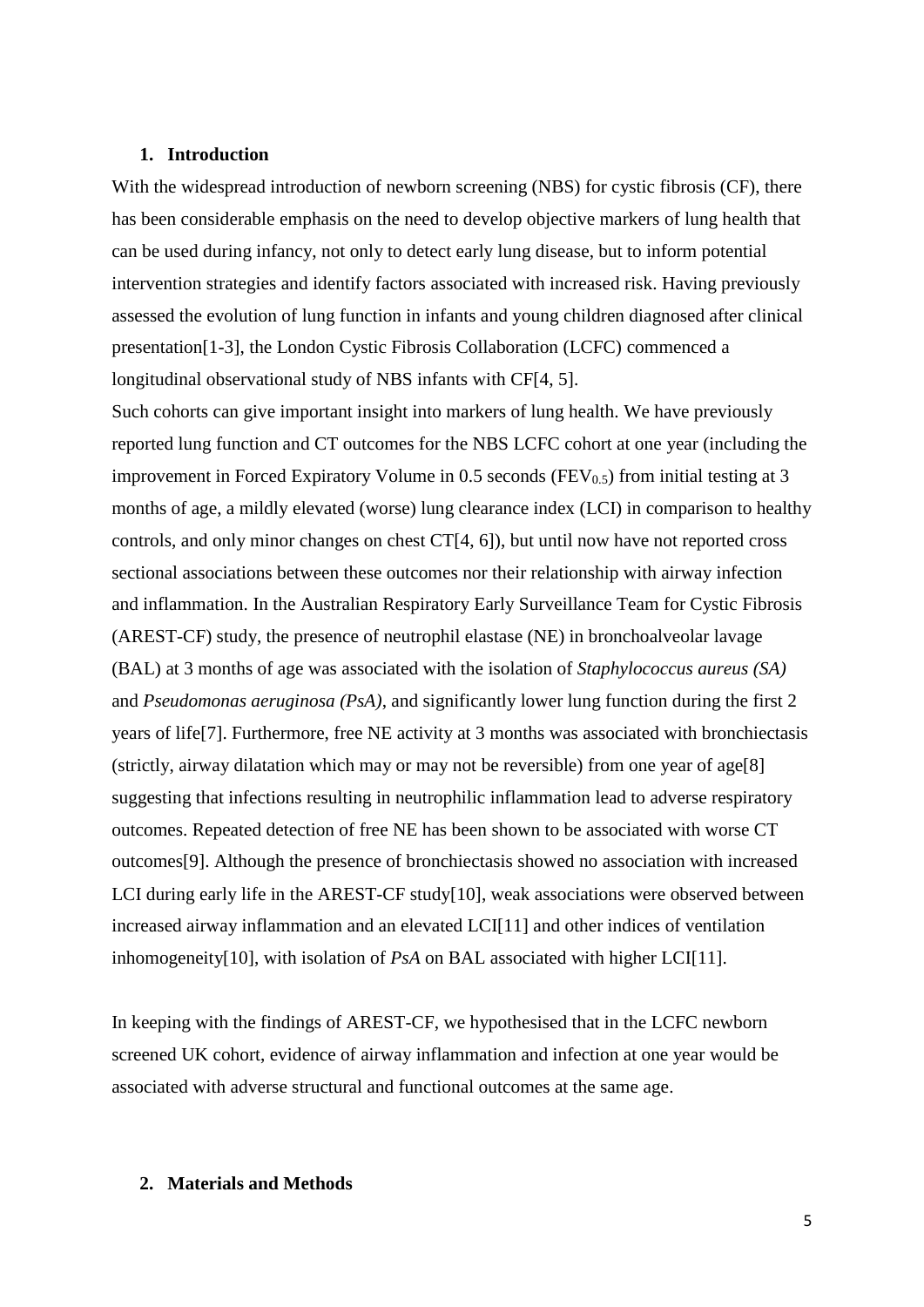## *2.1 Study design and participants*

Screened infants with CF born between January 2009 and July 2011 under the care of the six LCFC specialist CF centres in London were eligible for enrolment in this longitudinal observational study, as described previously[\[5\]](#page-21-2). All infants were commenced on a standardised treatment protocol which at that time included prophylactic oral flucloxacillin[\[4,](#page-21-1) [5\]](#page-21-2). Exclusion criteria included <35weeks gestation or coexisting congenital abnormalities.

Infant lung function testing, a chest CT scan and a bronchoscopy with lavage were undertaken at approximately 1 year of age when infants were clinically well and had been free of acute respiratory illness for at least 3 weeks. The study was approved by the North Thames Multi-Centre Research Ethics Committee (#09/HO71/314). Informed written consent was obtained from all parents.

## *2.2 Infant lung function testing*

All infants were tested in the same centre during a period of clinical stability according to international standards as described previously[\[4,](#page-21-1) [5,](#page-21-2) [12\]](#page-21-9). LCI was measured by multiple breath washout (MBW) using a mass spectrometer and Sulphur hexafluoride as the tracer gas. Plethysmographic FRC (FRC<sub>pleth</sub>) and FEV<sub>0.5</sub>[\[13\]](#page-21-10), using the raised volume technique (RVRTC) were also measured. Results were expressed as z-scores to adjust for body size, gender and age, using reference equations derived from healthy infants studied with identical equipment and protocols[\[14-16\]](#page-21-11). LCI was the primary lung function outcome for this study, due both to its greater discriminatory power at 1yr of age in this cohort[\[4\]](#page-21-1) and its association with CT outcomes in older children[\[17\]](#page-21-12).

## *2.3 Volume controlled chest CT scans*

Thin section chest high resolution CT (HRCT) was performed under general anaesthesia within two weeks after lung function testing during a period of clinical stability. Inspiratory and expiratory HRCT scans were performed using a standardised protocol for volumetric CT image acquisition[\[6\]](#page-21-3). Scans were scored independently by two radiologists using the Brody-II CF-CT scoring system, with mean scores used[\[18\]](#page-22-0). Air trapping sub-score was the primary structural outcome, since this was the only reproducible measurement in our cohort[\[6\]](#page-21-3), with a score >6 considered abnormal[\[17\]](#page-21-12).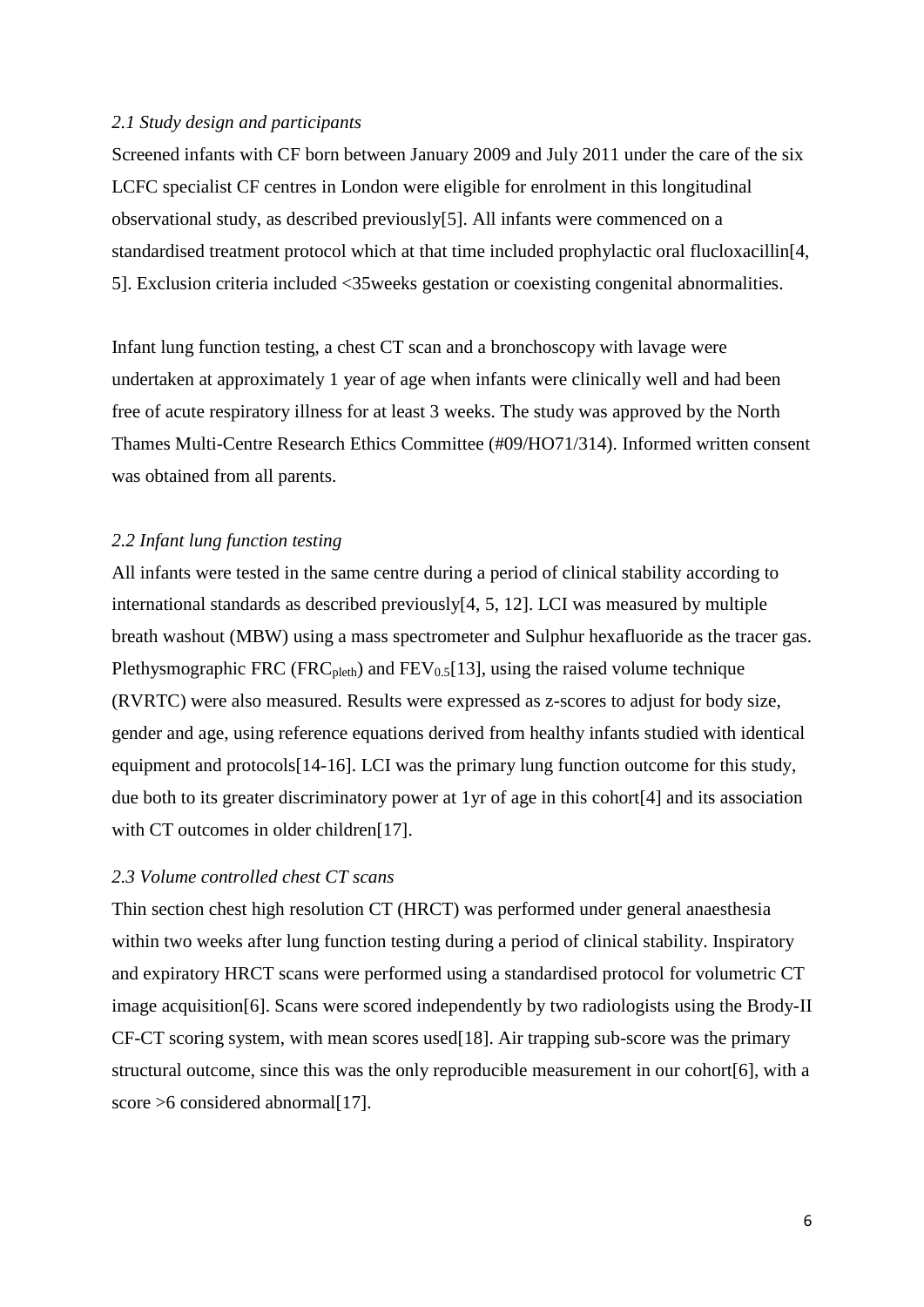# *2.4 Flexible bronchoscopy, bronchoalveolar lavage (BAL) inflammatory markers and measures of infection*

Flexible bronchoscopy was performed immediately after the CT scan under the same general anaesthetic. A 2.8 mm Olympus bronchoscope (Hamburg, Germany) was inserted via the endotracheal tube (with no suction above the vocal cords). Three aliquots of 1ml/kg room temperature 0.9% saline were instilled and aspirated from the right middle lobe with one further aliquot from the lingula[\[19\]](#page-22-1). The first recovered aliquot from each lobe was sent for routine bacterial and fungal culture, with viral detection by immunofluorescence. Subsequent samples from the right middle lobe were pooled, centrifuged and the supernatants frozen at - 80°C. BAL was analysed using the Meso Scale Discovery® Multi- Array technology (MesoScale Discovery, Gaithersburg, MD, USA)[\[20\]](#page-22-2) for the neutrophil chemoattractant IL-8; pro-inflammatory cytokines IL-1 IL-6,  $TNF\alpha$  and chemoattractant Monocyte Chemoattractant Protein-1 (MCP-1); and the anti-inflammatory cytokine IL-10. Free NE activity was measured as described by the AREST-CF group[\[8,](#page-21-5) [21\]](#page-22-3). The lower limit of detection for the NE assay was 200 ng/ml. On the basis of results reported by AREST-CF, the primary outcome for inflammation was free NE.

Further microbiology cultures were available from cough swabs taken during each routine clinical review (minimum every 2−3 months) and at other times if the infant was symptomatic. Microbiology results (from cough swabs and/or BAL alone) were grouped into 'any' vs 'no significant pathogens' at any point (i.e. 'ever') by the time of testing at approximately 1year of age. Significant pathogens included *PsA*, Methicillin-Sensitive or Resistant *SA*, *Haemophilus influenzae*, *Stenotrophomonas maltophilia, Achromobacter xylosoxidans* or *Aspergillus fumigatus*. Immunofluorescence for respiratory viruses was only performed on BAL samples.

## *2.5 Statistical analysis*

The sample size was opportunistic. Data were analysed using SPSS (PASW Statistics v.24, Chicago, IL, US) and GraphPad Prism (version 7; GraphPad software, CA, US). CT air trapping and inflammatory markers were non-normally distributed and expressed as median (interquartile range(IQR)). Differences between two groups (e.g. according to airway infection status) were compared using 2-sample t-tests or Mann Whitney U-tests, and between three groups (e.g. according to *PsA* status) using ANOVA with Tukey multiple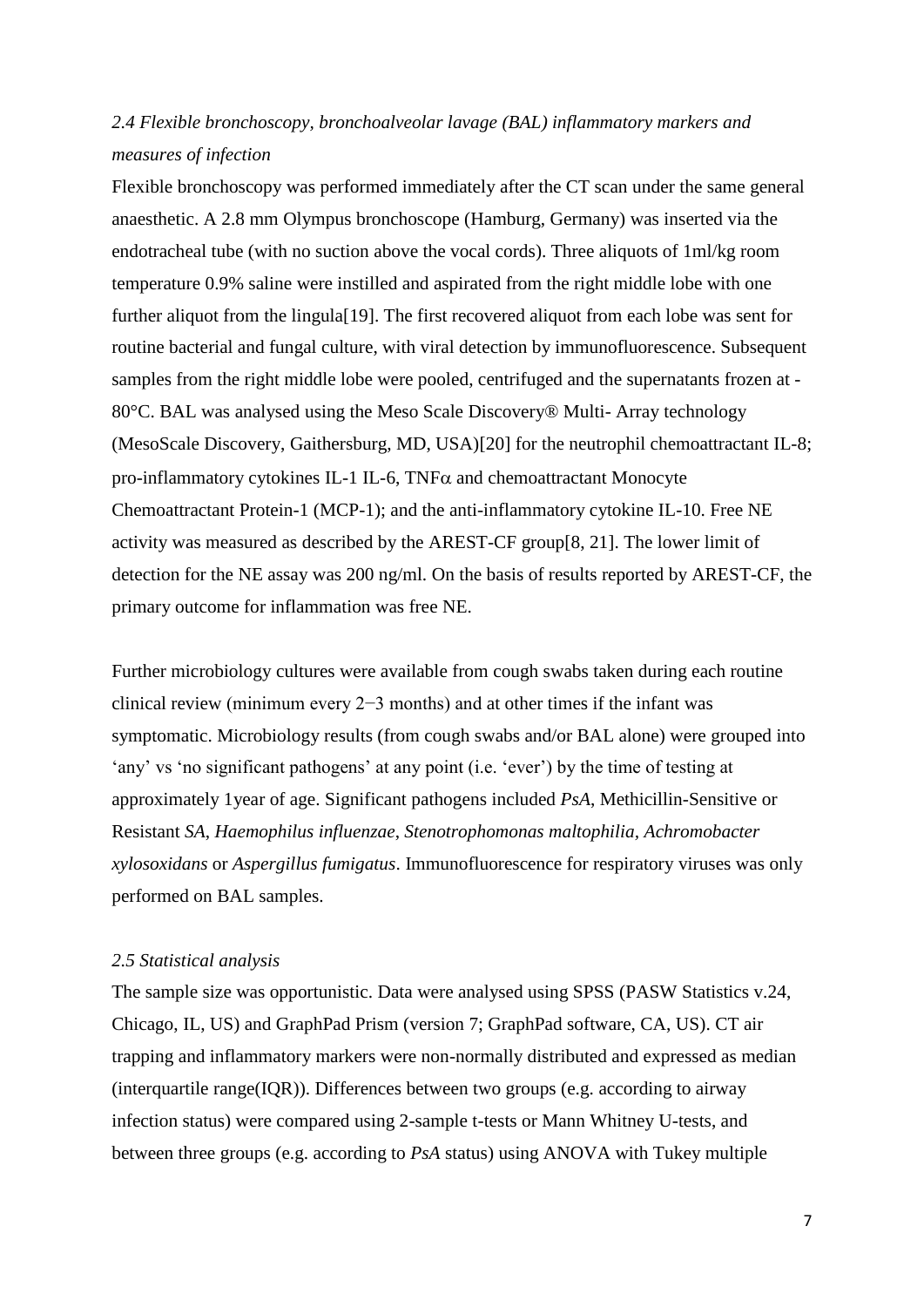comparison test. Chi squared tests were used to compare proportions of infants with detectable NE with other parameters e.g. significant airway pathogens. Associations between lung function, air trapping, infection and inflammation were examined using Spearman rank correlations and plotted in correlation matrices in R software (R Foundation for Statistical Computing, version 3.3.1.; Institute for Statistics and Mathematics, Vienna, Austria; [www.R](http://www.r-project.org/)[project.org\)](http://www.r-project.org/).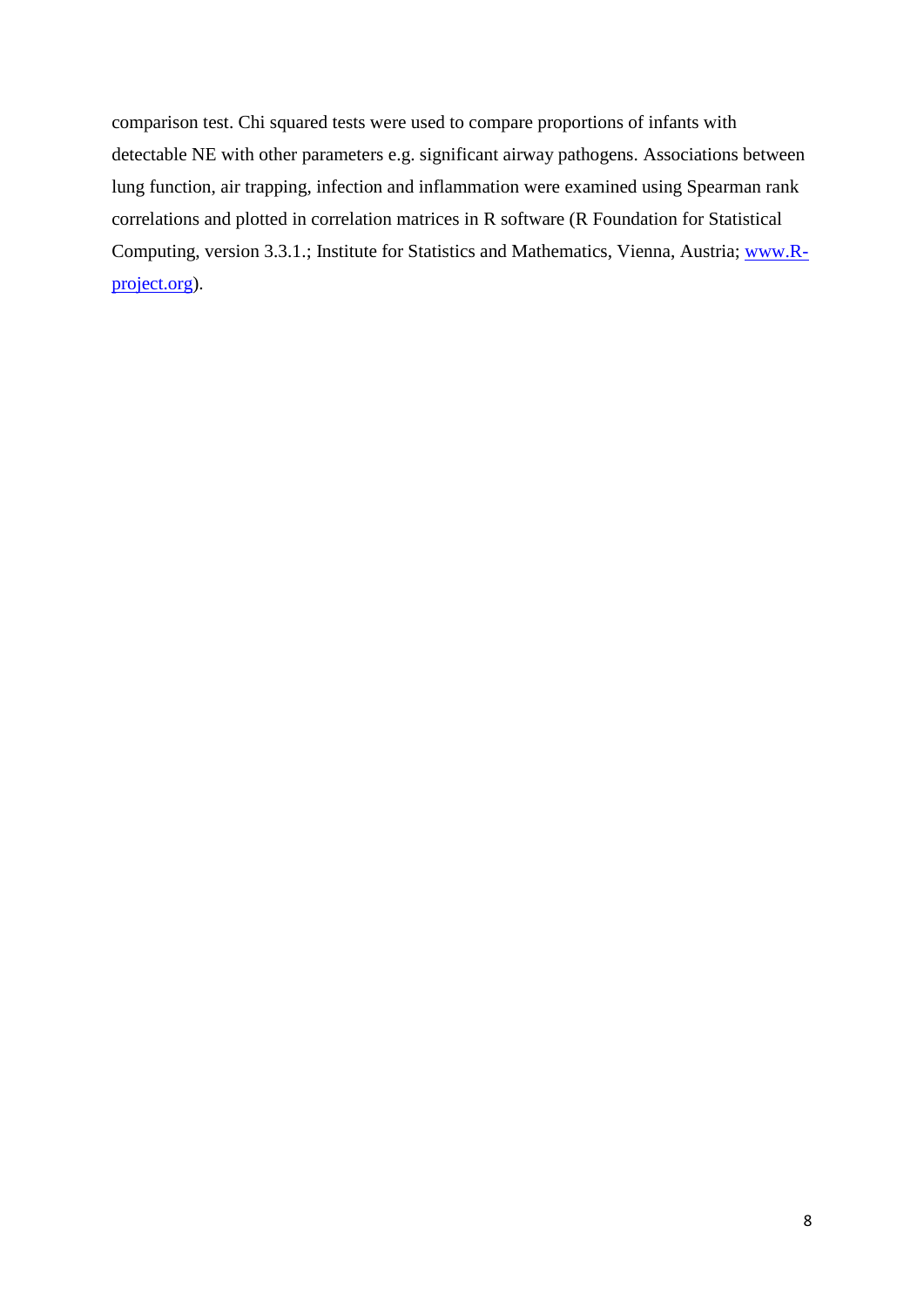## **3. Results**

## *3.1 Patient details*

Details of subject recruitment and follow-up are shown in OLS Figure E1, with reasons for parental decline, exclusion and withdrawal documented previously[\[4-6\]](#page-21-1). Of the 76 NBS CF infants with lung function at 1yr, 65 also underwent CT and bronchoscopy. The characteristics of these 65 infants (Table 1) were very similar to those from the entire group with 1yr lung function<sup>[\[4\]](#page-21-1)</sup>.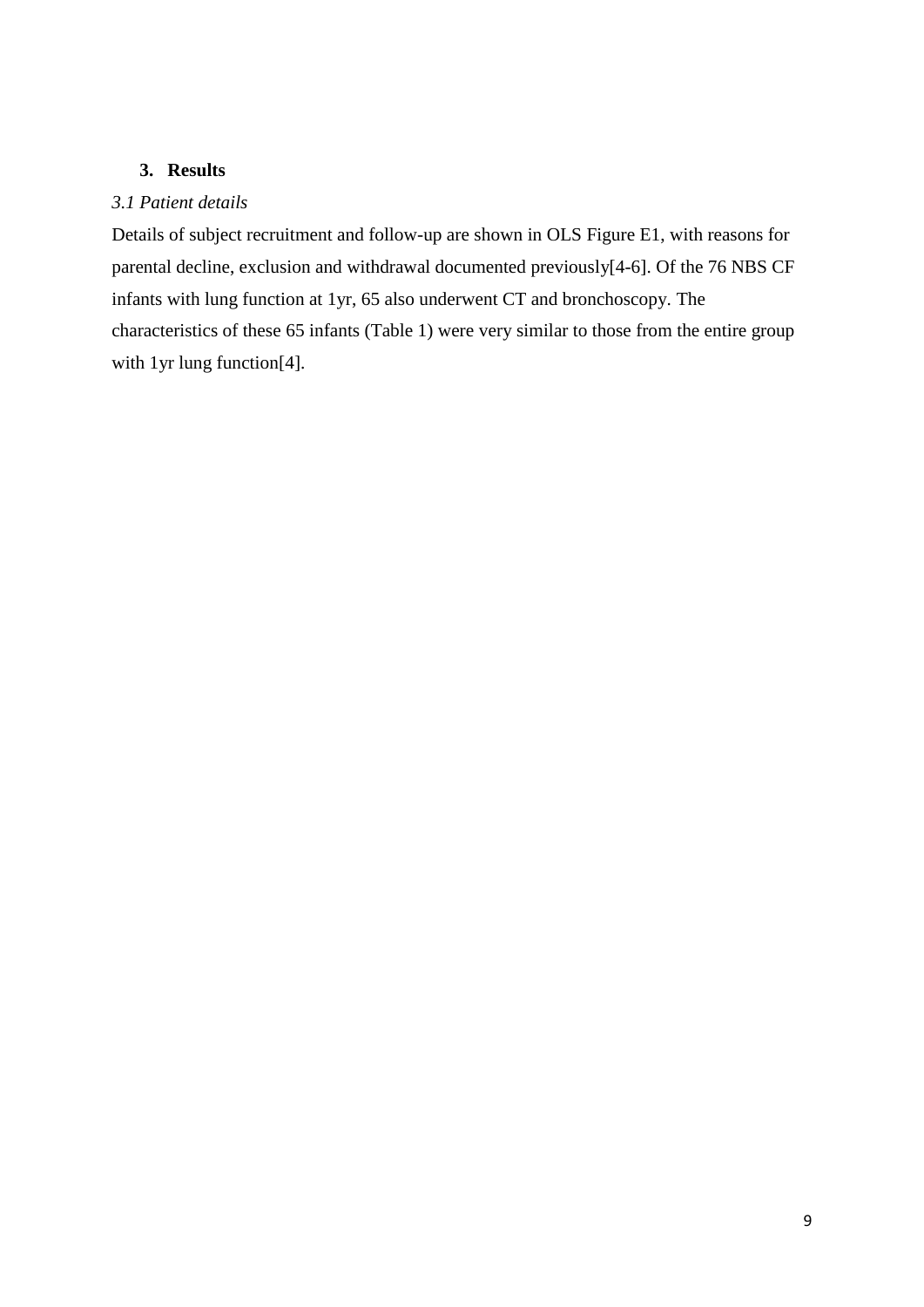**Table 1: Characteristics of the 65 NBS CF infants in whom lung function, CT and BAL were assessed at one year of age.** 

| Male $(\%)$                                       | 31 (48%)         |
|---------------------------------------------------|------------------|
| Postnatal age at diagnosis (median, IQR weeks)    | $3.4(3.0 - 4.6)$ |
| Meconium ileus presentation                       | 7(11%)           |
| CF Genotype                                       |                  |
| p.Phe508del homozygous                            | 39 (60%)         |
| p.Phe508del heterozygous                          | 19 (29%)         |
| Others                                            | 7(11%)           |
| Pancreatic insufficient                           | 61(94%)          |
| Age at infant lung function test (weeks)          | 51.6(4.6)        |
| Weight z-score <sup>#</sup>                       | 0.34(0.90)       |
| Height z-score#                                   | 0.49(0.96)       |
| Wheeze and/or crackles ever (physician diagnosed) | 22 (34%)         |
| Intravenous antibiotics <sup>†</sup>              | 17(26%)          |
| Dornase alfa                                      | 7(11%)           |
| Gastro-oesophageal reflux therapy (ever)          | 32 (49%)         |

Results presented as n(%) or mean(SD) unless otherwise stated. #Weight and height normal ranges from Cole et al[\[22\]](#page-22-4). † 9/17 received one course, 4/17 two courses, and 4/17 three courses.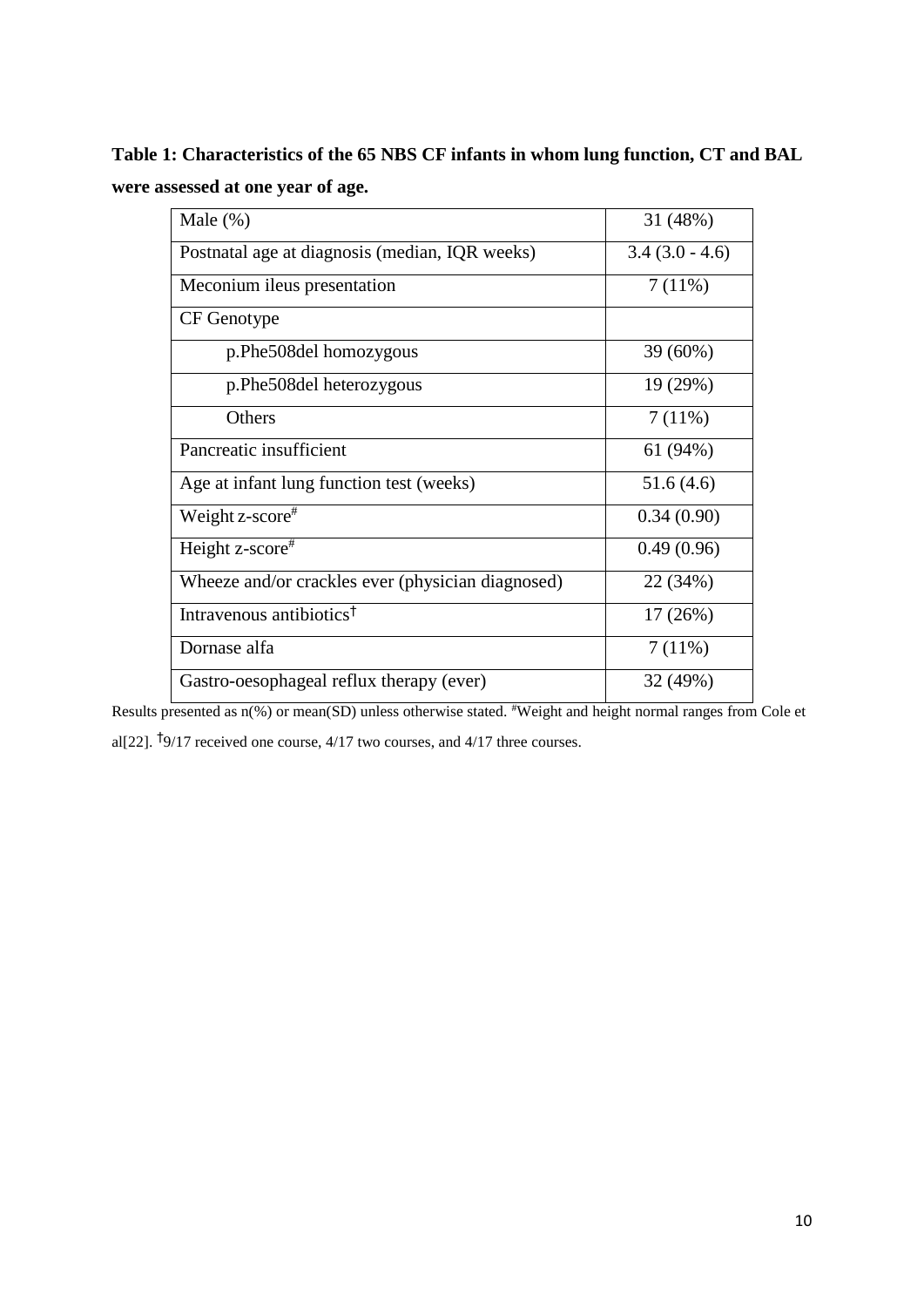## **Table 2: Summary of objective markers of lung health at 1 year of age**

| Airway pathogens ever on cough swab $\pm$ BAL n (%)                                      |               |
|------------------------------------------------------------------------------------------|---------------|
| Pseudomonas aeruginosa (PsA) $(+/-$ other organisms)                                     | 21 (32%)      |
| Growth of pathogens other than $PsA^*$                                                   | 19 (29%)      |
| No growth <sup>#</sup>                                                                   | 25 (38%)      |
| <b>BAL</b> microbiology n(%)                                                             |               |
| $PsA (+/- other organisms)$                                                              | 3(5%)         |
| Growth of pathogens other than PsA                                                       | 13 (20%)      |
| Other <sup>#</sup>                                                                       | $1(1\%)$      |
| No growth                                                                                | 48 (74%)      |
| <b>BAL</b> virology $(n\ell\%)$                                                          |               |
| Positive##                                                                               | 5(8%)         |
| BAL inflammation (n(%) or median [IQR])                                                  |               |
| Detectable free neutrophil elastase activity, ng/ml $(n=43)^{\$}$                        | 10(23%)       |
| IL-8, pg/ml $(n=45)$                                                                     | 286 [82-1209] |
| Lung function: mean(SD) z-scores                                                         |               |
| LCI $(n=64)$                                                                             | 0.86(1.21)    |
| $FRC_{pleth}(n=62)$                                                                      | 0.81(1.20)    |
| $FEV_{0.5}$ (n=62)                                                                       | $-0.57(1.07)$ |
| Brody II scores on chest CT (median [IQR])                                               |               |
| Air trapping $(n=65)$                                                                    | $0 [0-1]$     |
| Footnote: Results are presented as mean (SD), n(%) or median [Interquartile range; IQR]. |               |

Abbreviations: LCI: lung clearance index; FRC<sub>pleth</sub>: plethysmographic functional residual capacity;  $FEV_{0.5}$ : forced expired volume in 0.5 seconds. Lung function outcomes expressed as zscores; corresponding mean (SD) absolute LCI 7.41(0.66) units. #One infant isolated Mycobacterium Tuberculosis on BAL culture and was excluded from further analysis. <sup>##</sup>Viruses detected included rhinovirus (n=3), parainfluenza 3 (n=1), and cytomegalovirus (n=1). Range in air trapping score on chest CT 0-15.5; maximum possible score = 27.  $N_{\text{E}}$  analysis for 43/45 infants as supernatant sufficient for cytokines only.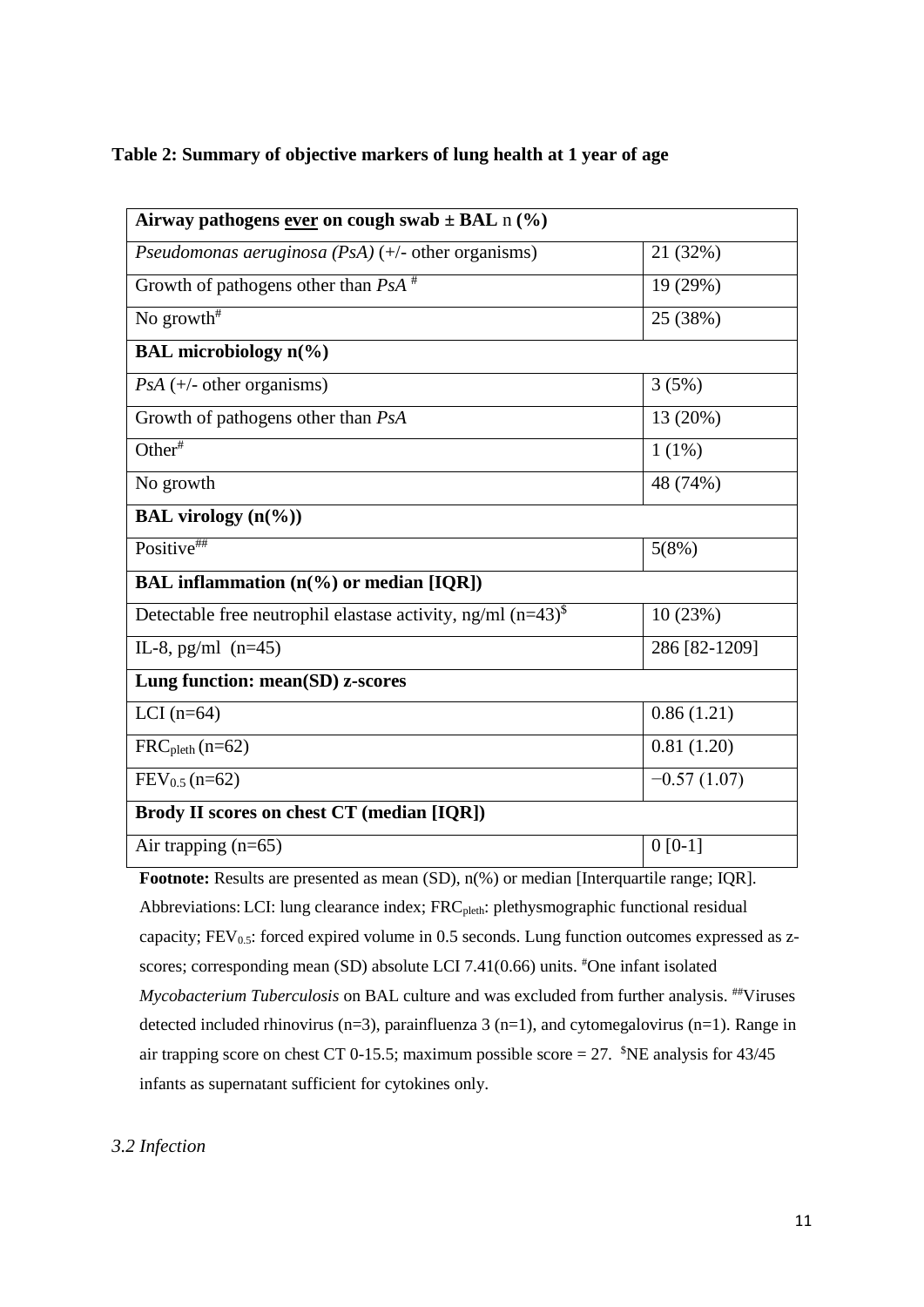*PsA* was isolated on at least one occasion in 21 (32%) infants during the first year from cough swabs (Table 2); three of whom also isolated *PsA* in BAL at 1yr of age. Only one infant had chronic *PsA* infection as defined by the Leeds criteria[\[23\]](#page-22-5). Growth of pathogens other than *PsA* was identified in 19/65(29%) infants. Of the 65 BAL samples at 1yr, 12 (18%) had positive significant bacterial growth (see OLS for details). Five infants (8%) had a virus detected on BAL immunofluorescence.

#### *3.3 Inflammation*

Although lavage fluid was obtained from all 65 infants, regrettably 20 samples were frozen prior to centrifugation, precluding extraction of supernatant. Results for NE and the neutrophil chemoattractant IL-8 are summarised in Table 2 (IL-6, IL10, MCP-1 and TNF $\alpha$ ) are presented in the OLS table E1). NE was detectable in 10/43 (23%). Of these, 7 had levels that were only just above the 200ng/ml lower detection limit for the assay. Airway infection and inflammation data are summarised in Fig 2 and Fig E3 OLS.

#### *3.4 Lung function and structure*

There were mild elevations in LCI and  $FRC_{\text{pleth}}$  and a reduction in  $FEV_{0.5}$  at 1yr of age in CF NBS infants (Table 2). Changes on chest HRCT were generally trivial. The median air trapping score was zero (range 0-15.5) out of a maximum total score of 27 (Table 2). Although total CT score and bronchial dilatation sub-score were not reproducible in our cohort [\[6\]](#page-21-3), to illustrate the minimal changes seen these results are summarised in the OLS (Table E1). There was a significant, albeit weak, association between LCI z-score and air trapping (r = 0.44 (95% CI 0.22 to 0.62), p<0.001)(Fig 1). However, an elevated LCI (>1.96 z-scores) discriminated poorly between those with and without evidence of air trapping.

#### *3.5 Relationship between BAL inflammation, infection, and lung function*

Infants isolating a significant pathogen in the first year of life had, on average, an LCI at 1yr of age almost 1 z-score greater than those with no such isolates (mean zLCI 1.2 vs 0.3 respectively; 95% CI of difference: 0.4 to 1.4; p=0.001, Fig 3). By contrast there was no significant difference in  $zFEV_{0.5}$  or  $zFRC_{\text{pleth}}$  between the two groups (Fig 3). Infants with *PsA* by their 1 yr test had a significantly higher zFRC<sub>pleth</sub>, but not LCI, than those with no significant pathogens (mean difference 0.86, 95% CI 0.03 to 1.68,  $p=0.04$ ), and those with pathogens other than  $PsA$  (mean difference 1.11, 95% CI 0.22 to 2.01, p=0.01)(Fig E4). No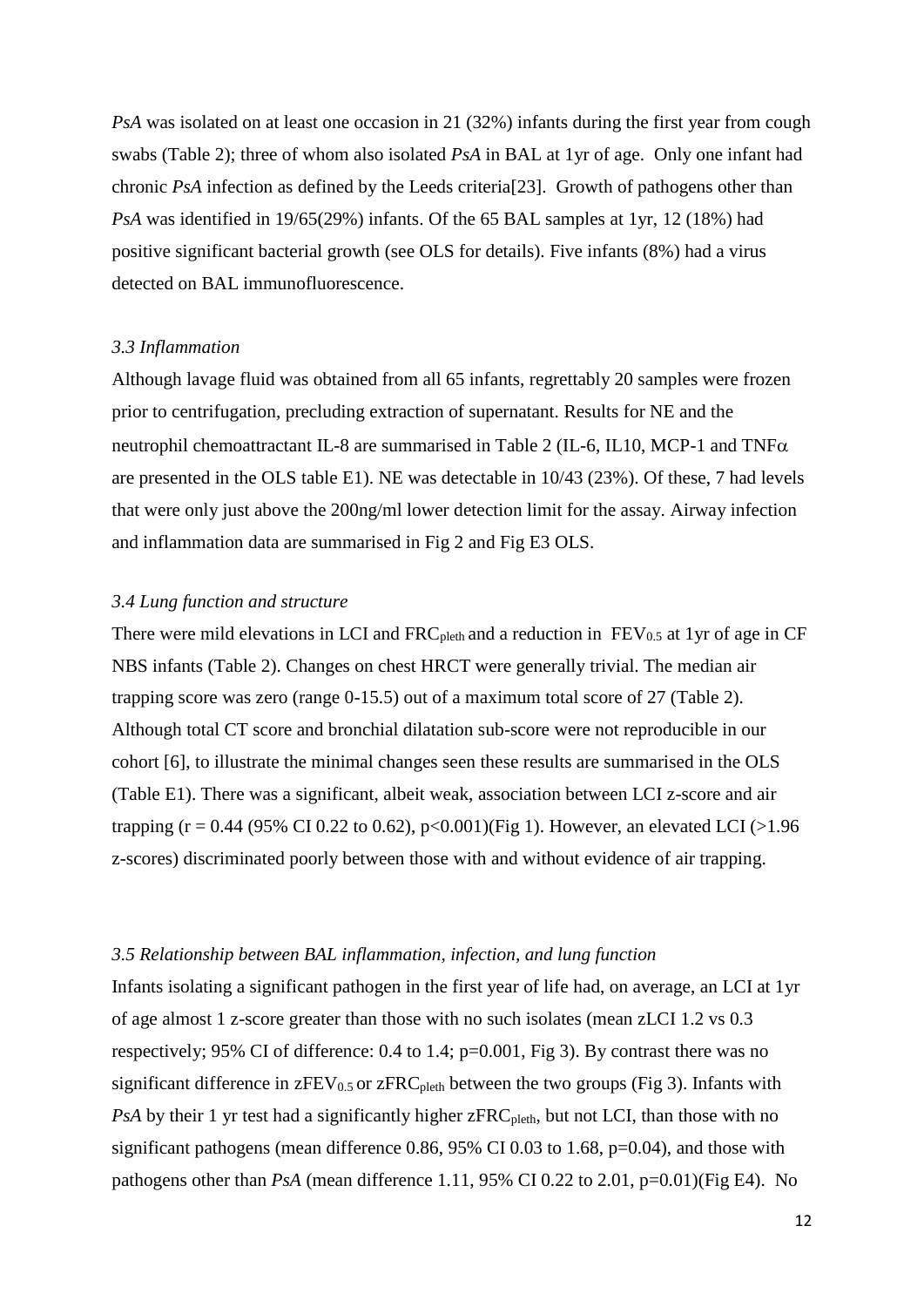significant differences were observed between categories for  $zFEV<sub>0.5</sub>$ . A similar magnitude of difference in zLCI (1 z-score) according to significant pathogens was seen when microbiology comparisons were restricted to those only obtained at BAL (Fig E5).

Detectable NE was not associated with either a higher zLCI or zFRC<sub>pleth</sub>, nor a lower  $zFEV<sub>0.5</sub>$ . Associations between cytokines and LCI, and for  $FEV<sub>0.5</sub>$  and  $FRC<sub>pleth</sub>$  are summarised in Fig E6.

## *3.6 Relationship between BAL inflammation, infection, and CT changes*

There was no significant difference in median air trapping scores between those with or without airway infection. However although the difference in median air trapping scores between those with or without airway infection did not reach statistical significance  $(p=0.06)$ , the trend was towards higher scores in those with infection (Fig E7). There was no significant difference in the median air trapping score between infants with and without detectable NE in BAL (Fig E8).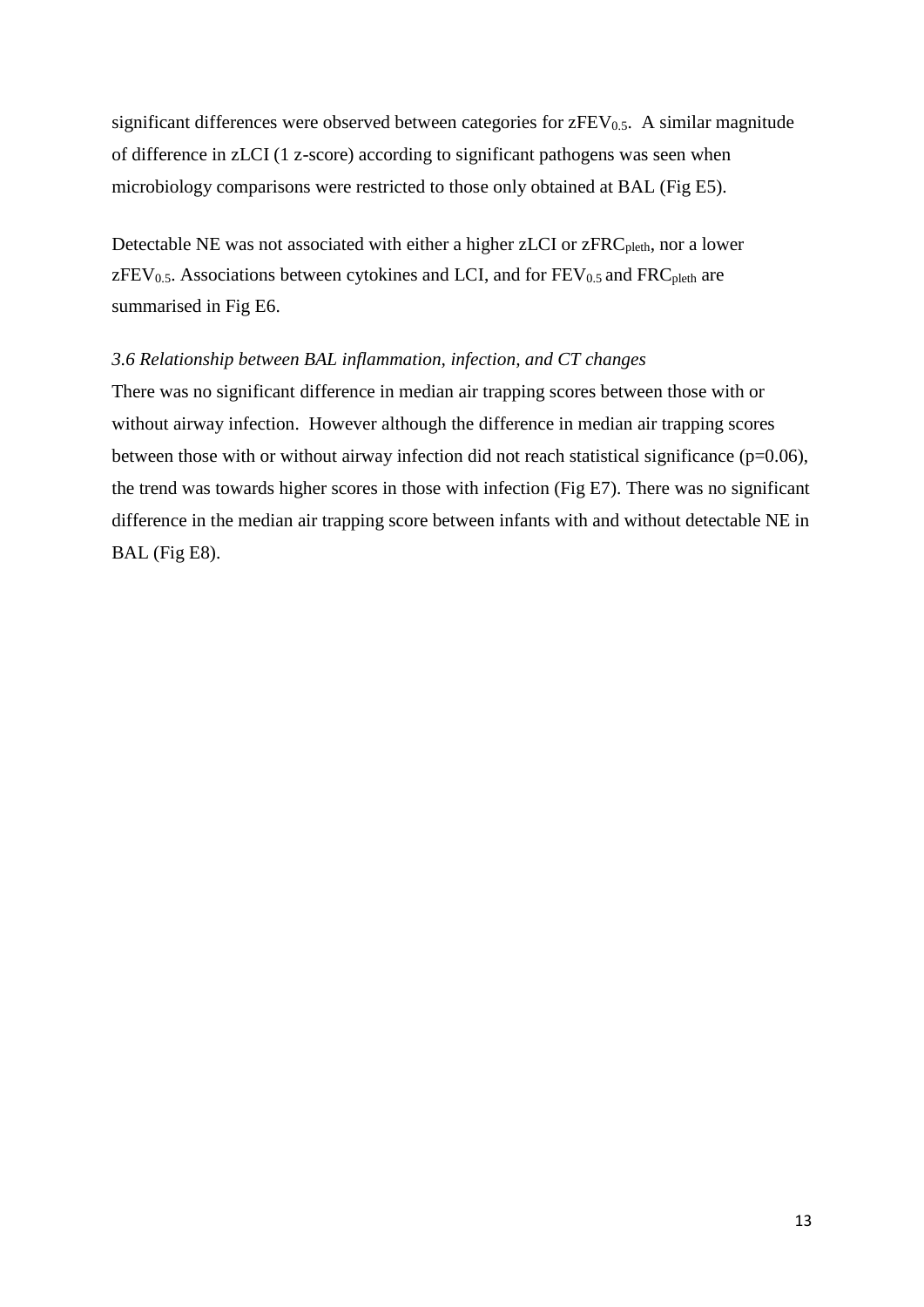#### **4. Discussion**

In this UK newborn screened cohort of infants with CF at one year of age who were clinically well at the time of testing, contrary to our hypothesis and previous reports, we found that evidence of inflammation and current or prior infection was associated with only mild abnormalities on chest CT and lung function. We found that significant airway pathogens were associated with a worse LCI (of around 1 z-score), but little evidence of association between inflammation and lung function or air trapping on chest CT at 1yr of age. These findings may reflect the mild nature of these changes.

In our study, pro-inflammatory cytokine concentrations in BAL were in the same order of magnitude to those previously reported in young children with CF [\[24\]](#page-22-6) . Pillarisetti reported BAL measures of infection and inflammation for the AREST study (including IL-1β and IL-8 concentration, neutrophil cell counts and NE), detecting NE in 8/31 (29.6%) infants at 1yr, [\[7\]](#page-21-4). Sly et al reported a prevalence of infection (any; excluding mixed oral flora) in BAL cultures in NBS CF infants who were 'clinically stable' at the time of testing of 21.1% (23/109 infants) at 1yr, with 8.3% and 5.5% isolating *PsA* and *SA* respectively and 18.1% infants positive for NE activity at 1yr[\[8\]](#page-21-5). These results are very similar to the BAL microbiology results in our cohort. The prevalence of *PsA* infection 'ever' in our cohort was similar to that reported for all infants in London and the South East of England following the introduction of CF NBS[\[25\]](#page-22-7). Detection of viruses (particularly rhinovirus) in the respiratory tract of infants and young children with CF is common[\[26,](#page-22-8) [27\]](#page-22-9), and the role of such viruses in exacerbations is increasingly recognised[\[28\]](#page-22-10), although our infants were clinically well with no reported recent respiratory illness.

Direct comparison of disease severity between the AREST-CF and LCFC cohorts is hampered by differences in infant lung function equipment, the reference ranges used to interpret lung function results, and methods of CT scoring. There are also differences in environment and climate, and treatment regimens between the UK and Australia. Nevertheless, results from both cohorts are crucial to better understand the natural history of CF, and identify potential predictors of significant later morbidity. The prevalence of bronchiectasis reported by the AREST-CF group at 1yr of age has varied according to the CT scanning protocol and scoring system employed. While initial reports from AREST-CF described bronchiectasis in 29% of NBS infants just 10 weeks old, and 47% infants with bronchial dilatation at some point during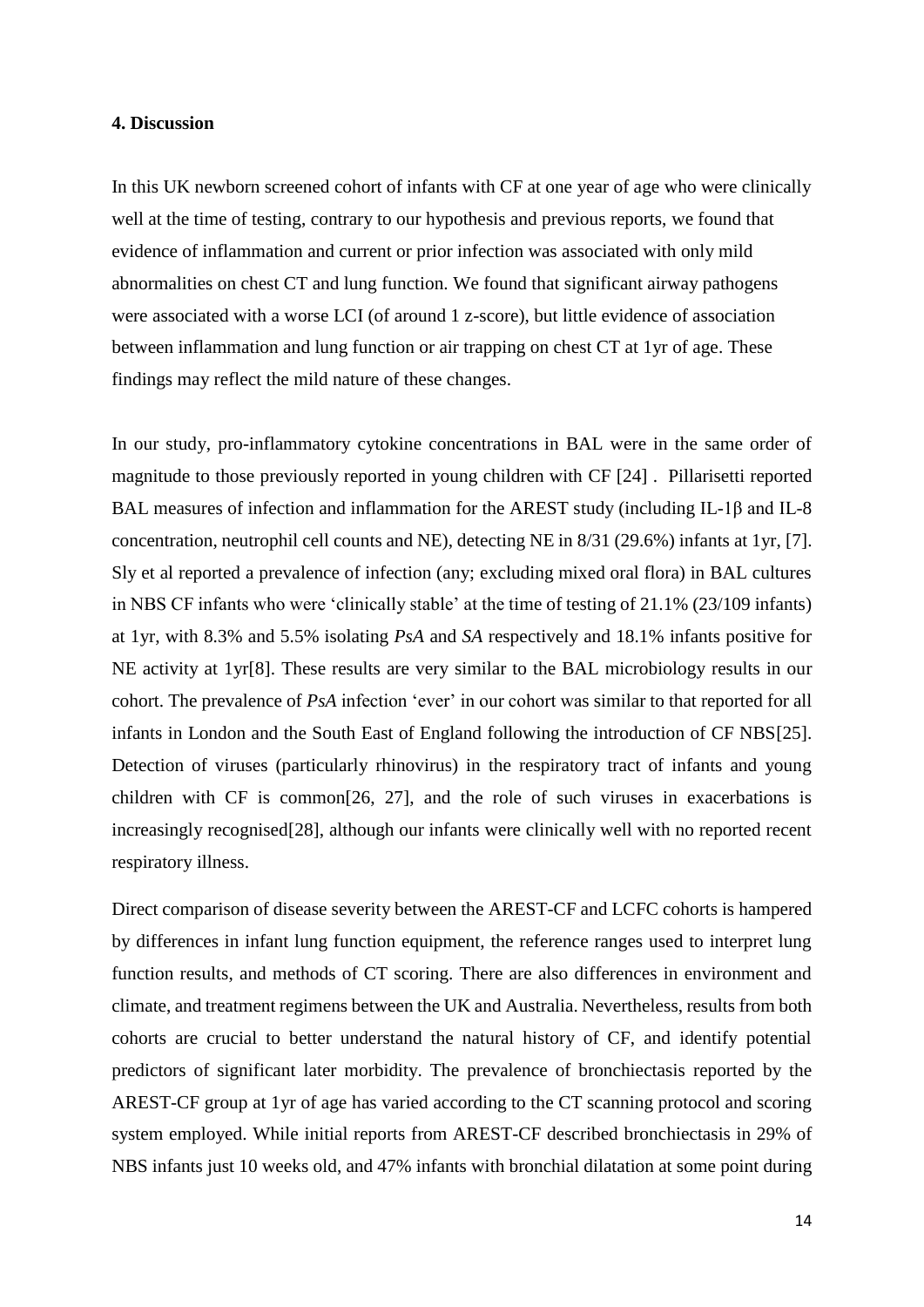the first year[\[8\]](#page-21-5), more recent reports from this group suggest milder changes in infancy, these only becoming more marked beyond the  $3<sup>rd</sup>$  year of life[\[29\]](#page-22-11). Ramsey et al[29] reported a prevalence of 20% for bronchiectasis and 58% for air trapping using PRAGMA-CT scoring at mean age of 0.94yrs (range 3mth-2yrs), but the mean extent of bronchiectasis was extremely small at only 0.2% of the lung. They found no association between LCI and any structural disease extent scores, concluding that LCI had a low sensitivity and positive predictive value for bronchiectasis in infants with CF. In an earlier publication reporting CT changes at 1yr of age which pre-dated their use of the PRAGMA scoring system, Sly et al[\[8\]](#page-21-5) reported a point prevalence of 31.5% for bronchiectasis and 68.5% for air trapping.

Although bronchial dilatation was reported in 26% and air trapping in 42% respectively of our LCFC NBS cohort at one year of age, the changes observed on volumetric chest CT scan at this age were extremely mild, such that, with the exception of air-trapping, scoring was poorly reproducible[\[6\]](#page-21-3). We do not routinely perform chest CT in infants, due to the radiation burden and low likelihood of a finding that alters management.

In our cohort, we demonstrated that although lung function was abnormal shortly after diagnosis when compared with contemporaneous controls[\[5\]](#page-21-2), NBS CF infants had significantly better lung function by one year of age[\[4\]](#page-21-1) than previously reported either by the LCFC for clinically diagnosed infants[\[1\]](#page-21-0) or for NBS infants in the Australian cohort [\[7,](#page-21-4) [30\]](#page-22-12). In contrast to the dramatic decline in  $FEV_{0.5}$  reported by AREST-CF[\[7\]](#page-21-4), no such deterioration was seen during the first or second year of life in the London cohort[\[4,](#page-21-1) [31\]](#page-22-13). We have previously shown that the LCI is a reasonable predictor of CT scan abnormalities in older children with CF[\[17\]](#page-21-12), but this may not be true in NBS infants with much milder functional changes[\[4\]](#page-21-1). Among the LCFC cohort, relatively few infants had abnormal LCI at either 3 months[\[5\]](#page-21-2) or 1 year of age[\[4\]](#page-21-1). Neither ourselves nor AREST-CF[11] have found LCI to be useful in predicting abnormal CT air trapping in this age group. LCI at 1 year of age may be more useful as a potential marker of infection and inflammation [\[11,](#page-21-8) [29,](#page-22-11) [32\]](#page-22-14) and may be transiently elevated rather than reflecting a permanent deterioration of lung function in later childhood, although we also acknowledge the lack of association between LCI and NE in our cohort. While it would be beneficial if an alternative test could reliably reflect evidence of early structural CF lung disease in NBS infants, our one year results do not support using LCI for this purpose, however this may reflect the sensitivity of the CT scoring system used.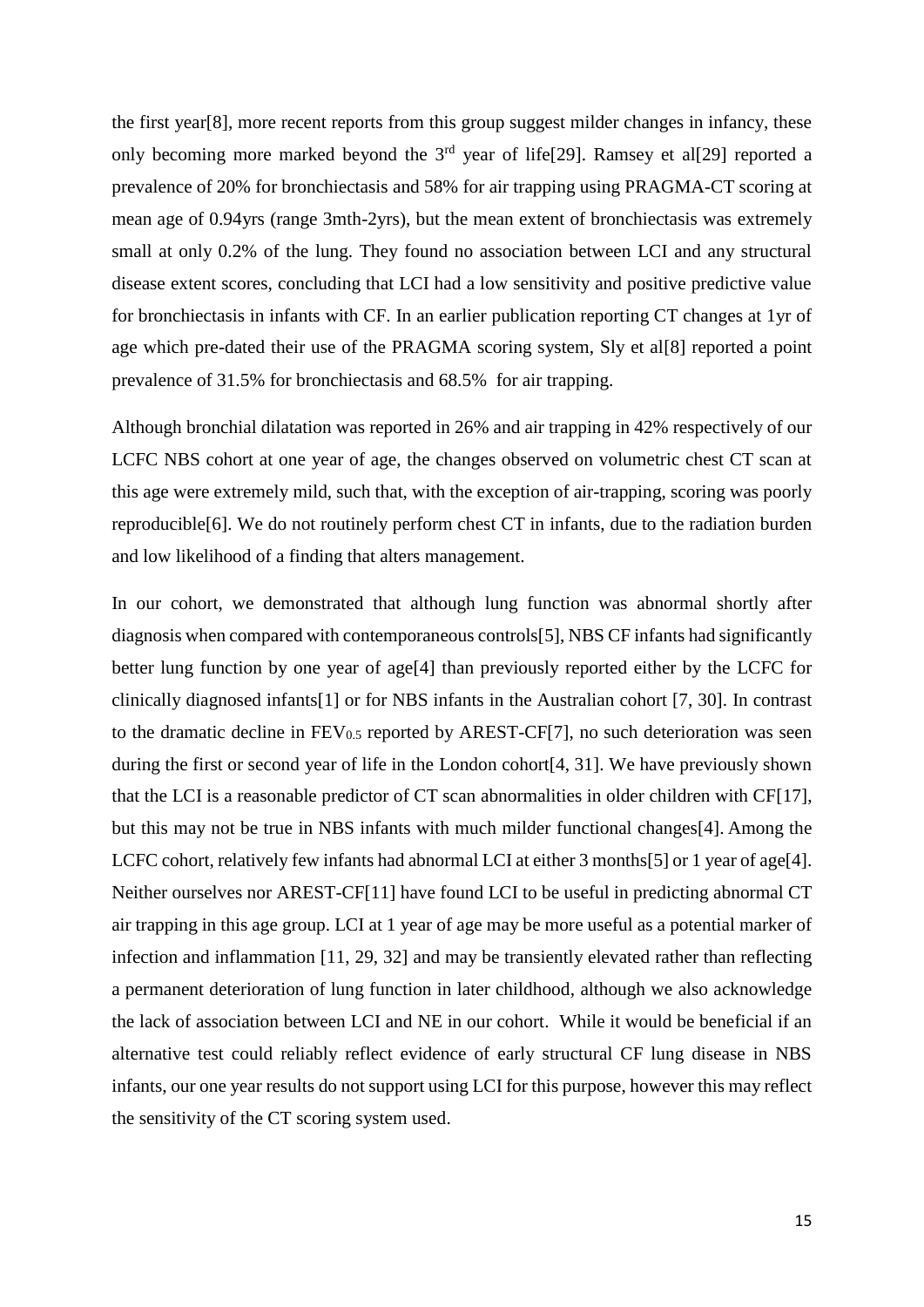Strengths of this study include the comprehensive range of infant lung function tests undertaken in a single centre using standardised equipment, protocols and quality control, and conversion of results to z-scores using appropriate reference equations[\[14-16\]](#page-21-11). Infants across all the LCFC centres were managed according to the same protocols. The 1yr assessments were performed when infants were clinically well, with lung function measurements predating chest CT by a maximum of two weeks. A standardised anaesthetic and imaging protocol for CT was adhered to in the three centres where imaging took place, with one investigator (LT) present to ensure quality control, and with scoring undertaken independently by two experienced radiologists.

The technical limitation whereby supernatant was not available for all infants resulted in a reduction of the number of samples available for inflammatory markers. An assay with a lower limit of detection of 200ng/ml for free NE activity may have been too crude to detect lung disease in a cohort that is generally doing well. It is also possible that stronger correlations may have been shown with other inflammatory parameters than those included within our study, including alternative methodologies for measuring free extracellular NE activity [\[33\]](#page-22-15). Interpretation of the CT scans was potentially limited by the CT scoring method. Although the Brody scoring system is a validated scoring system for CF lung disease, it was not designed to score signs of very early lung disease. The limited agreement between the two radiologists primarily reflected discrepancies when scoring the very subtle changes observed on chest CT [\[6\]](#page-21-3). The PRAGMA scoring system [\[34\]](#page-22-16) (developed after our study was underway), as utilised by the AREST-CF group, may go some way to addressing this as it aims to quantify the extent of early structural abnormalities in early CF lung disease, and has been shown to be more sensitive for detecting early changes in CF lung disease than the CF-CT score with higher agreement between observers [\[34\]](#page-22-16). We have reported our results with the Brody scores in line with our pre-specified protocol, for consistency with prior publications from the LCFC cohort and following reflection that, irrespective of which method is used for assessment, changes on CT were minimal in our cohort. Novel methodologies for quantifying bronchiectasis (such as counting airway segments [\[35\]](#page-23-0)), or automated approaches to quantitative measurement of air trapping may also ultimately help better understand structure-function relationships. While it is possible that with alternative, more sensitive outcome measures we may have detected more minor abnormalities, these could prove to be as transient as the changes in lung function during the first two years of life that we have previously reported [\[31\]](#page-22-13).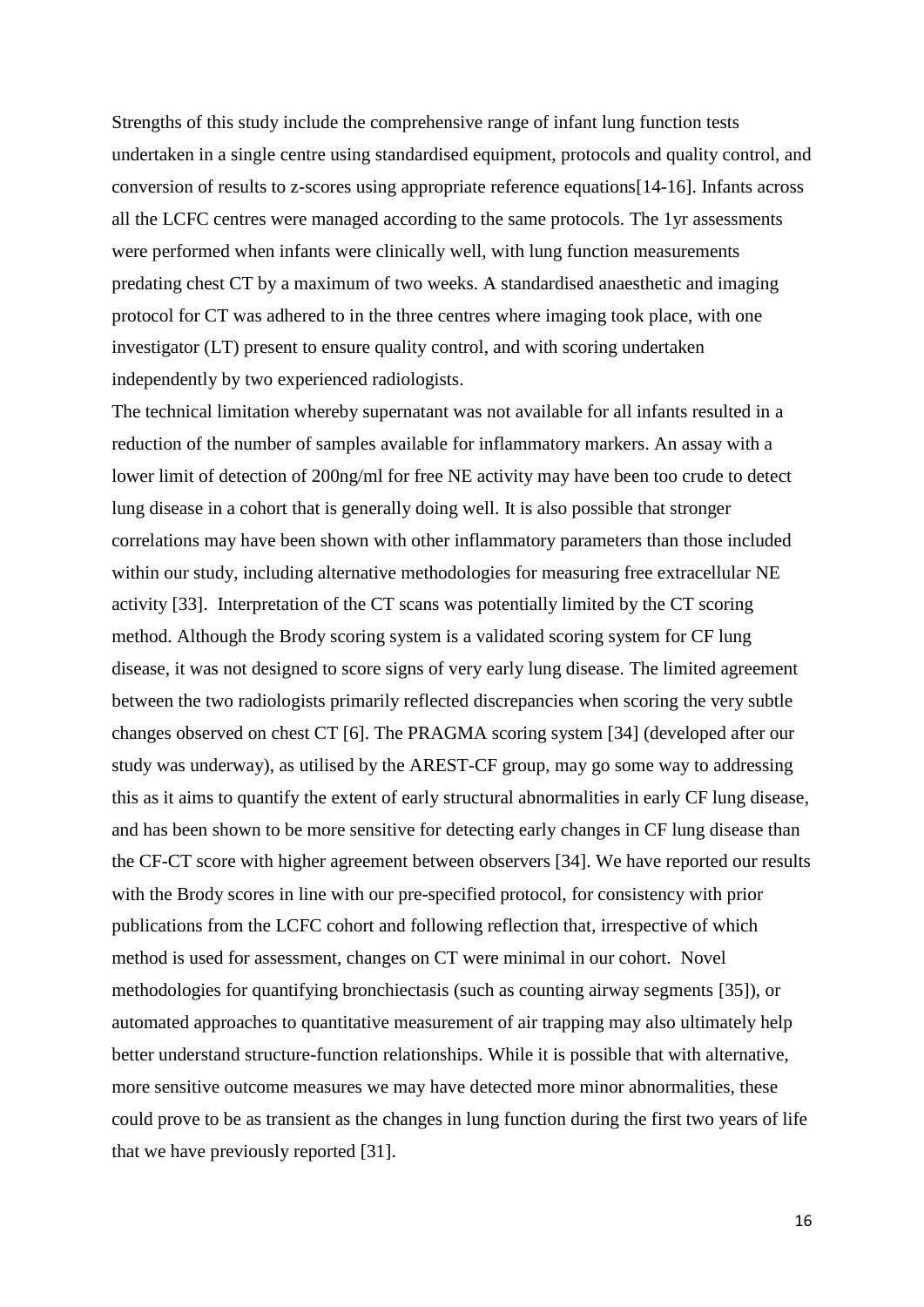## *Conclusions*

Despite evidence of airway inflammation and infection in UK NBS infants with CF at one year of age being similar to that reported by an Australian NBS cohort, contrary to our hypothesis we observed only mild changes in structural and functional outcomes. We show that there is a relationship (albeit weak) between CT air trapping and the minor elevation in zLCI. However neither inflammatory measures, lung function nor CT findings were sufficiently abnormal to be a useful measure of severity of disease.

In our cohort, significant airway pathogens were associated with a worse LCI. Importantly, the association of significant bacterial infection with worse lung function confirms the need for prevention including cohorting, and prompt detection and treatment of infection. The identification of outcome measures (for either clinical practice or trials) in CF NBS infants remains challenging, particularly in terms of whether mild changes reflect mild disease or insensitivity of an outcome measure to detect significant pathology. Whether these measures can inform prognosis remains to be determined by continued follow-up of our cohort.

#### **Acknowledgments**

We thank the infants and parents who participated in this study; and gratefully acknowledge contributions by all members of the London CF Collaboration - Deeba Ahmed, Paul Aurora, Ian Balfour-Lynn, Lucy Brennan, Andrew Bush, Siobhan Carr, Richard Chavasse, Jane Chudleigh, Gwyneth Davies, Jane Davies, Ah-Fong Hoo, Sooky Lum, The Thanh Diem Nguyen, Catherine Owen, Caroline Pao, Ammani Prasad, John Price, Mark Rosenthal, Gary Ruiz, Anu Shankar, Janet Stocks (Director), Ranjan Suri, Lena Thia, Angie Wade, Colin Wallis, Hilary Wyatt; Per Gustafsson for advice and support on MBW measurements; the anaesthetists & radiographers - Angus McKewan, Reema Nandi, Sally Wilmshurst, Duncan Macrae, Carolyn Young, Yvonne Sullivan, Anna Walsh & Trupti Patel; Sarath Ranganathan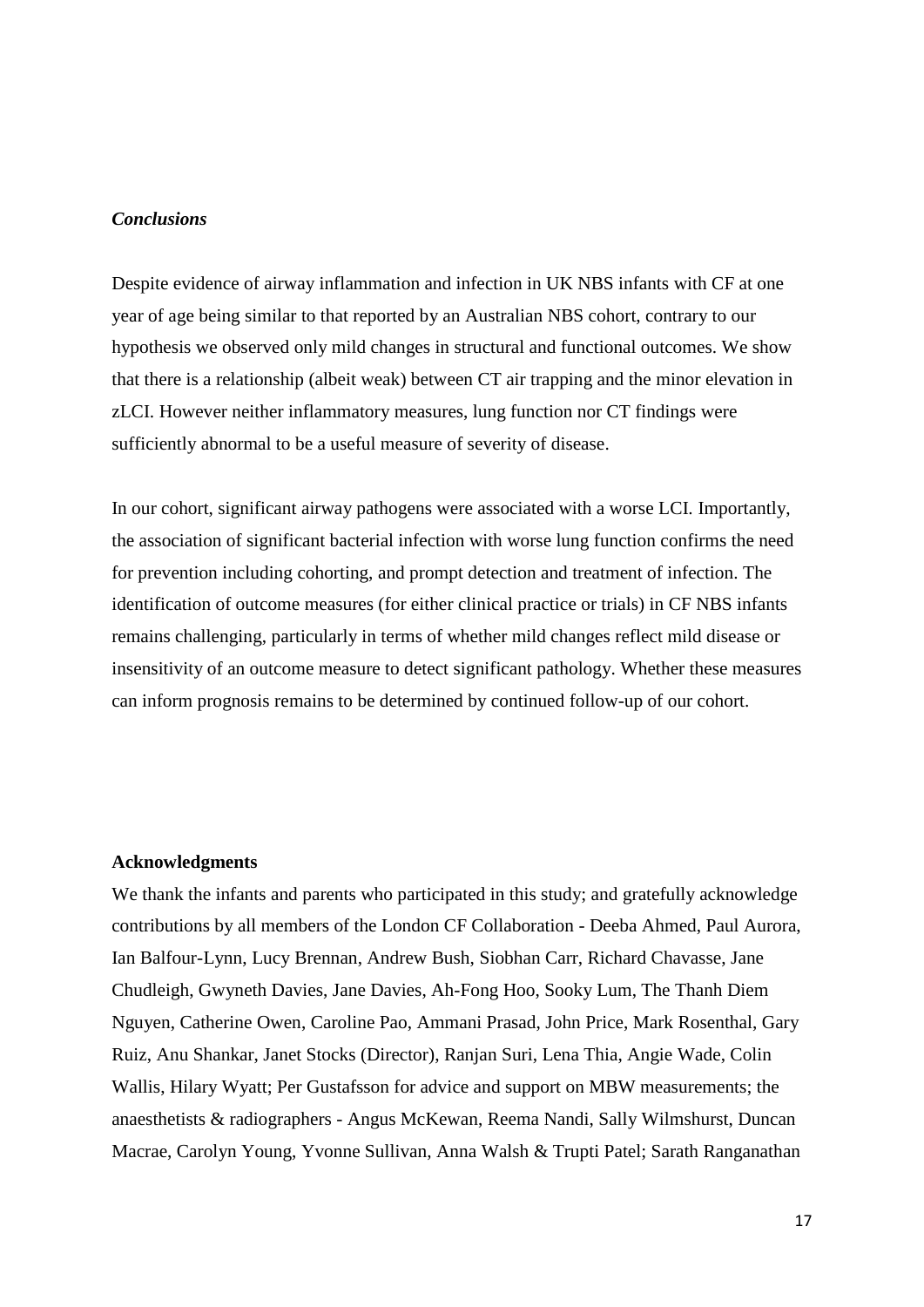from AREST CF team for his advice on protocols for chest CT scanning under GA; Nigel Klein, Julia Kenny & Felicity Fitzgerald for performing the inflammatory analyses.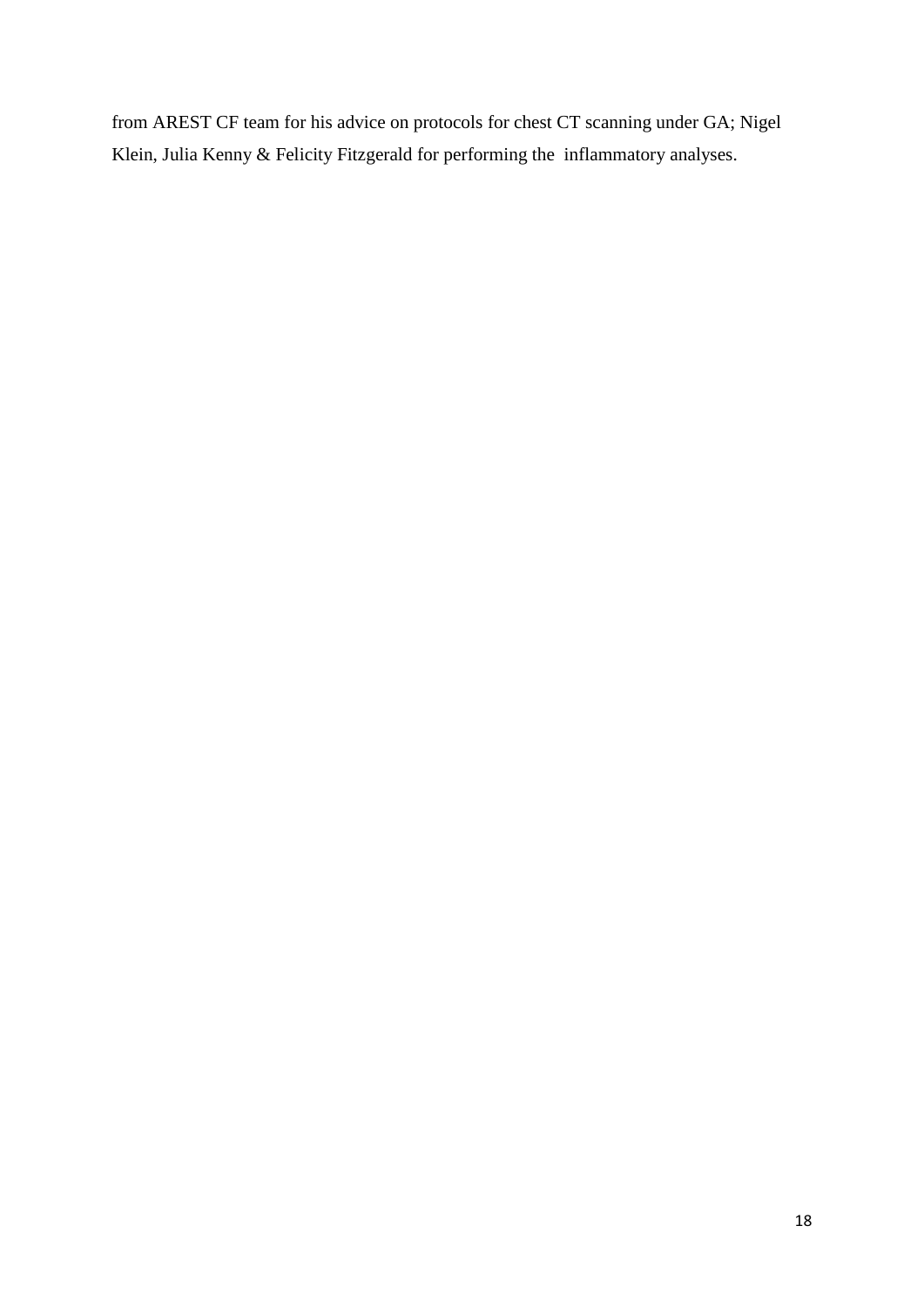## **Figures**



**Figure 1. Association between lung clearance index and CT air-trapping sub-scores at 1 year of age**

Footnote: Lung Clearance Index (LCI) z-score vs. Brody II sub-score for air trapping on chest CT. Air trapping is plotted on a Log10 axis to demonstrate the potential range possible (maximum possible score is 27, shown by dotted horizontal line), with results considered abnormal (>6) indicated by a thin dashed horizontal line. The upper Limit of Normality for LCI is marked by the thin dashed vertical line at +1.96 z-scores. Spearman rank correlation coefficient and p value shown.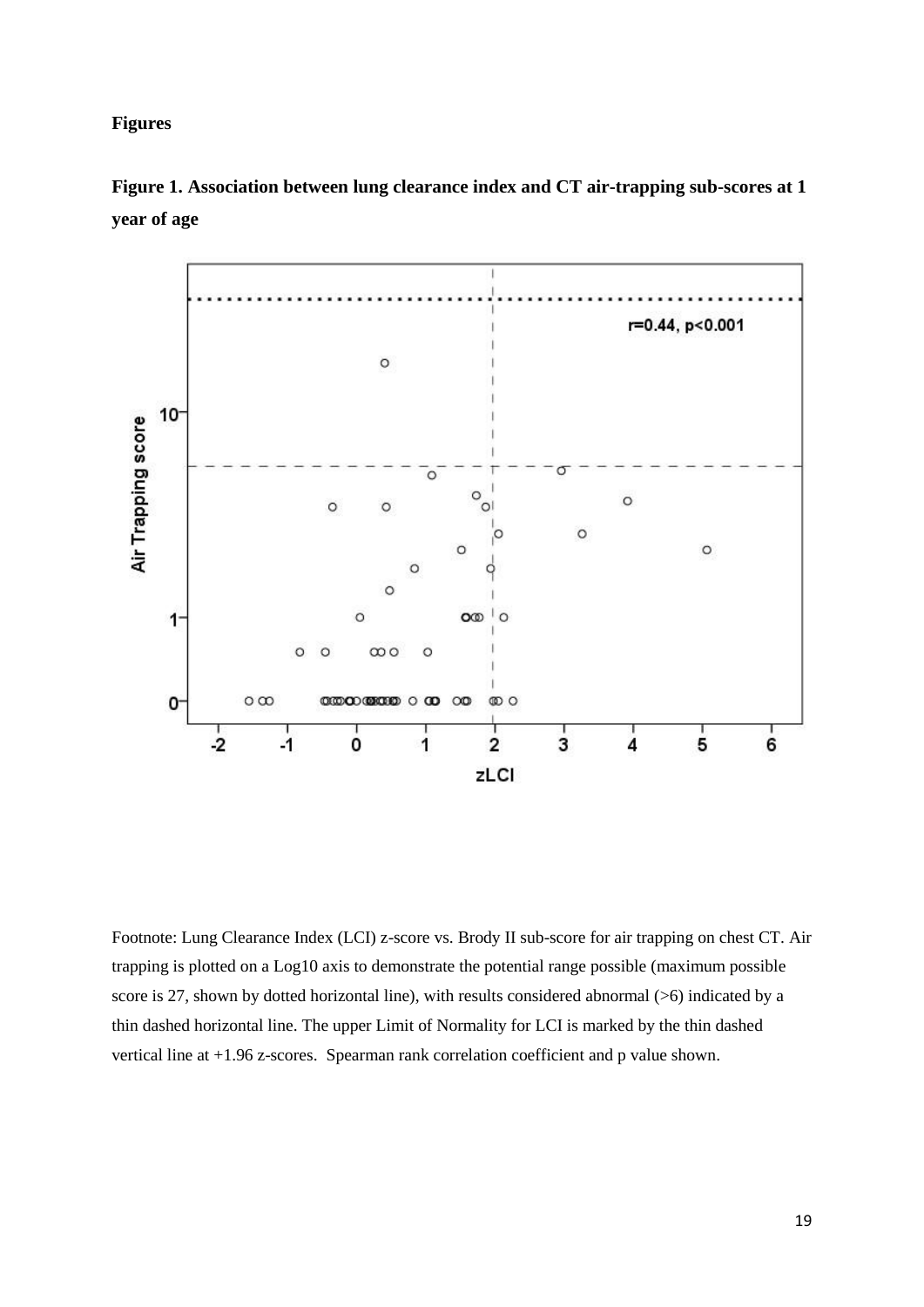**Figure 2. BAL inflammation vs airway infection status up to 1 year of age from cough swabs and bronchoscopy**



Footnote: Infants were divided into two groups according to airway microbiology status 'ever' by the ~1year tests (and therefore include both cough swabs and bronchoalveolar lavage (BAL) results). Infants with no significant pathogens are represented by open circles, and those in whom at least one significant pathogen had been isolated by solid grey triangles. Cytokine concentrations are plotted on a Log10 axis. Horizontal lines are medians. There were no statistically significant differences between groups for IL10, IL6, IL8, TNF $\alpha$  or MCP-1 when taking multiple comparisons into account.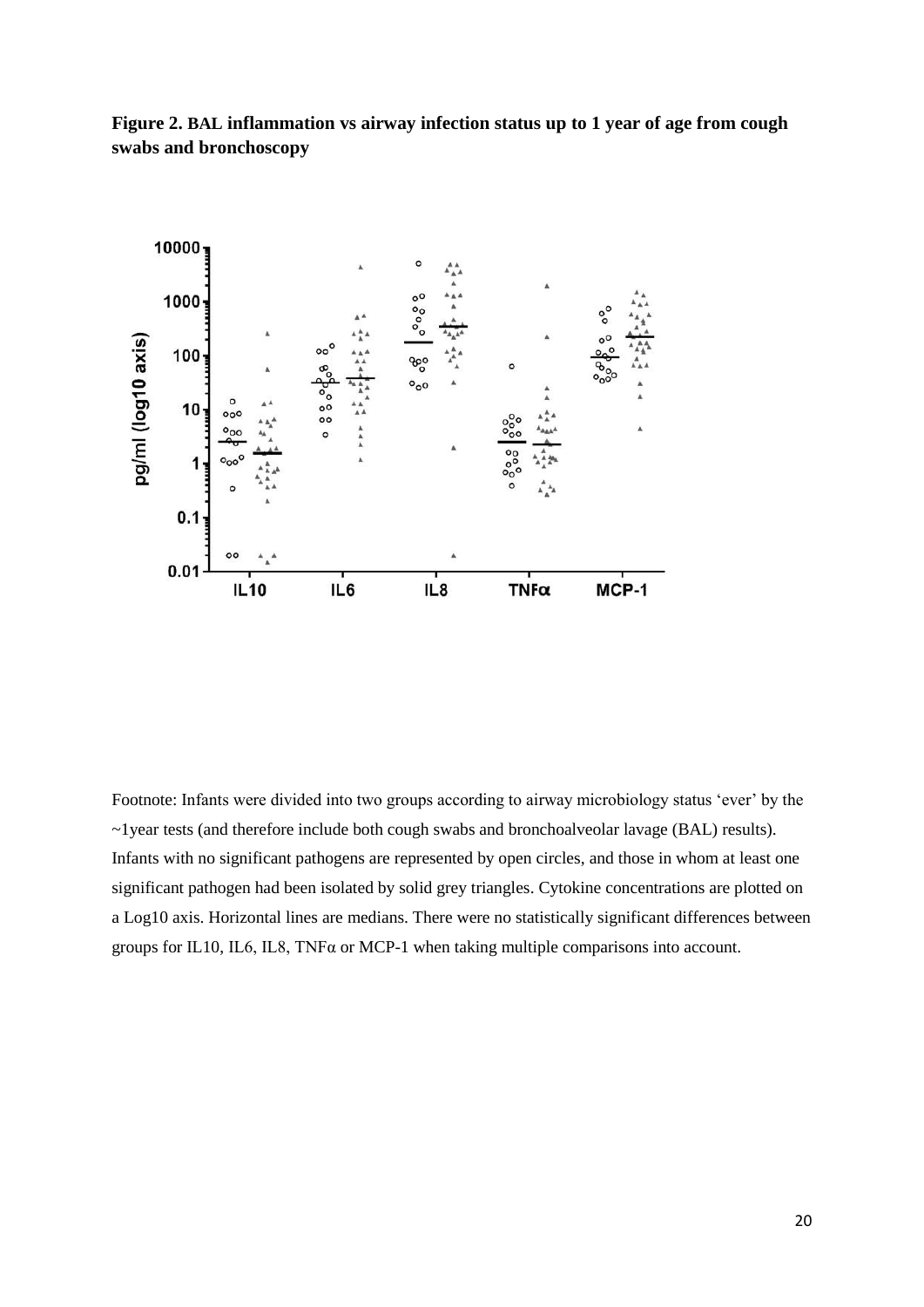



Footnote: Infants were divided into two groups according to airway microbiology status 'ever' by the ~1year tests (and therefore include both cough swabs and BAL results). Infants with no significant pathogens are represented by open circles, and those in whom at least one significant pathogen had been isolated by ~1year tests by solid grey triangles. Horizontal lines are means. Lung function outcomes are presented as z-scores (z). LCI= lung clearance index,  $FRC_{pleth}= plethysmographic$ functional residual capacity,  $FEV_{0.5}$ =forced expiratory volume in 0.5 seconds.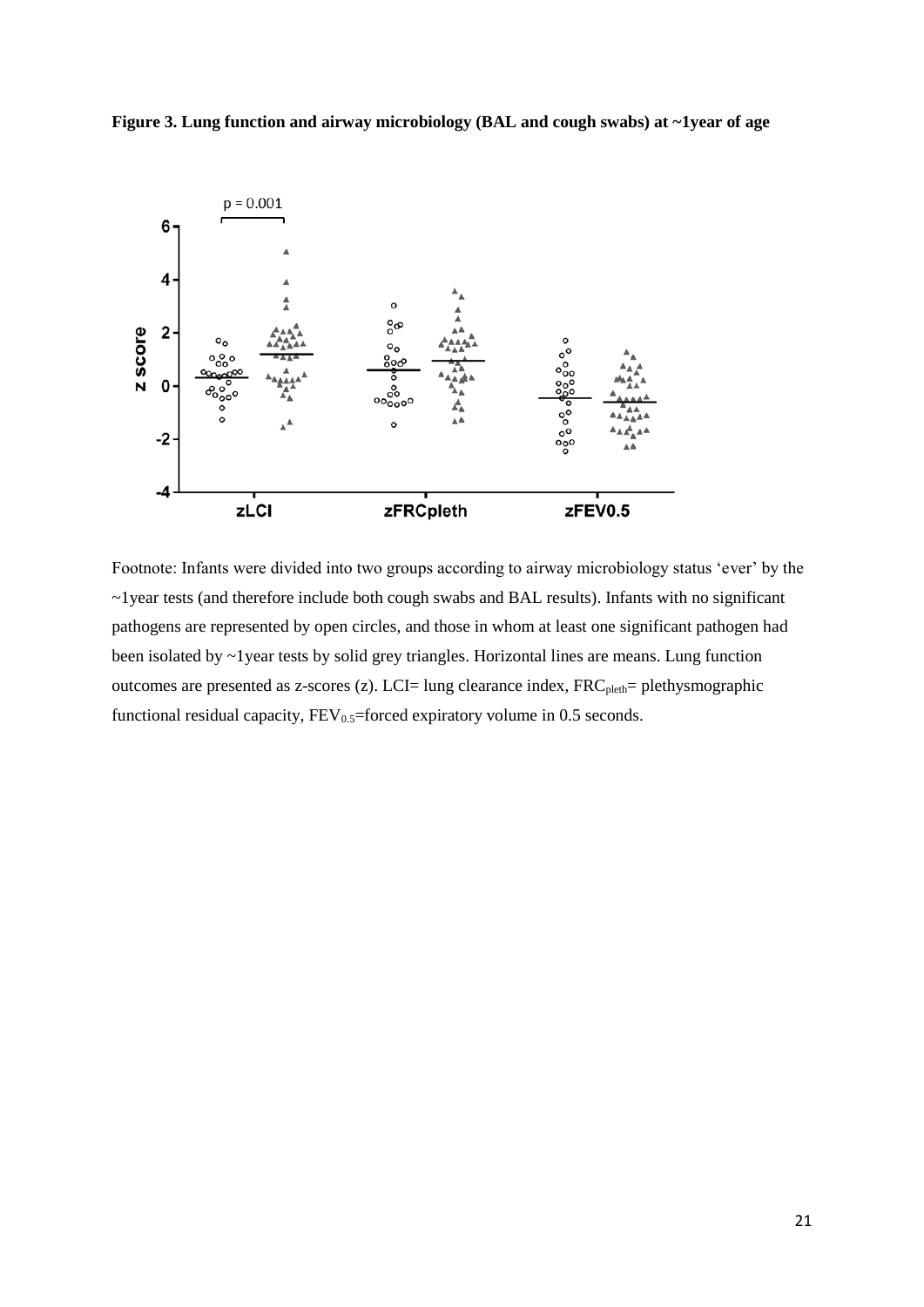# **References**

<span id="page-21-0"></span>1. Ranganathan SC, Stocks J, Dezateux C, Bush A, Wade A, Carr S, Castle R, Dinwiddie R, Hoo AF, Lum S, Price J, Stroobant J, Wallis C. The evolution of airway function in early childhood following clinical diagnosis of cystic fibrosis. Am J Respir Crit Care Med. 2004;169:928-33.

2. Aurora P, Bush A, Gustafsson P, Oliver C, Wallis C, Price J, Stroobant J, Carr S, Stocks J, London Cystic Fibrosis C. Multiple-breath washout as a marker of lung disease in preschool children with cystic fibrosis. Am J Respir Crit Care Med. 2005;171:249-56.

3. Aurora P, Stanojevic S, Wade A, Oliver C, Kozlowska W, Lum S, Bush A, Price J, Carr SB, Shankar A, Stocks J, London Cystic Fibrosis C. Lung clearance index at 4 years predicts subsequent lung function in children with cystic fibrosis. Am J Respir Crit Care Med. 2011;183:752-8.

<span id="page-21-1"></span>4. Nguyen TT, Thia LP, Hoo AF, Bush A, Aurora P, Wade A, Chudleigh J, Lum S, Stocks J, London Cystic Fibrosis Collaboration. Evolution of lung function during the first year of life in newborn screened cystic fibrosis infants. Thorax. 2014;69:910-7.

<span id="page-21-2"></span>5. Hoo AF, Thia LP, Nguyen TT, Bush A, Chudleigh J, Lum S, Ahmed D, Balfour Lynn I, Carr SB, Chavasse RJ, Costeloe KL, Price J, Shankar A, Wallis C, Wyatt HA, Wade A, Stocks J, London Cystic Fibrosis Collaboration. Lung function is abnormal in 3-month-old infants with cystic fibrosis diagnosed by newborn screening. Thorax. 2012;67:874-81.

<span id="page-21-3"></span>6. Thia LP, Calder A, Stocks J, Bush A, Owens CM, Wallis C, Young C, Sullivan Y, Wade A, McEwan A, Brody AS, London Cystic Fibrosis Collaboration. Is chest CT useful in newborn screened infants with cystic fibrosis at 1 year of age? Thorax. 2014;69:320-7.

<span id="page-21-4"></span>7. Pillarisetti N, Williamson E, Linnane B, Skoric B, Robertson CF, Robinson P, Massie J, Hall GL, Sly P, Stick S, Ranganathan S, Australian Respiratory Early Surveillance Team for Cystic Fibrosis. Infection, inflammation, and lung function decline in infants with cystic fibrosis. Am J Respir Crit Care Med. 2011;184:75-81.

<span id="page-21-5"></span>8. Sly PD, Gangell CL, Chen L, Ware RS, Ranganathan S, Mott LS, Murray CP, Stick SM, Investigators AREST CF. Risk factors for bronchiectasis in children with cystic fibrosis. N Engl J Med. 2013;368:1963-70.

<span id="page-21-6"></span>9. Rosenow T, Mok LC, Turkovic L, Berry LJ, Sly PD, Ranganathan S, Tiddens H, Stick SM. The cumulative effect of inflammation and infection on structural lung disease in early cystic fibrosis. Eur Respir J. 2019;54.

<span id="page-21-7"></span>10. Hall GL, Logie KM, Parsons F, Schulzke SM, Nolan G, Murray C, Ranganathan S, Robinson P, Sly PD, Stick SM, Berry L, Garratt L, Massie J, Mott L, Poreddy S, Simpson S. Air trapping on chest CT is associated with worse ventilation distribution in infants with cystic fibrosis diagnosed following newborn screening. PLoS One. 2011;6:e23932.

<span id="page-21-8"></span>11. Belessis Y, Dixon B, Hawkins G, Pereira J, Peat J, MacDonald R, Field P, Numa A, Morton J, Lui K, Jaffe A. Early cystic fibrosis lung disease detected by bronchoalveolar lavage and lung clearance index. Am J Respir Crit Care Med. 2012;185:862-73.

<span id="page-21-9"></span>12. Hoo AF, Lum S, Mattes J, Stocks J. Manual of Infant Lung Function Tests, UCL Discovery. London 2014.

<span id="page-21-10"></span>13. Lum S, Stocks J. Forced expiratory manoeuvres. European Respiratory Monograph. 2010;47:46-65.

<span id="page-21-11"></span>14. Lum S, Bountziouka V, Wade A, Hoo AF, Kirkby J, Moreno-Galdo A, de Mir I, Sardon-Prado O, Corcuera-Elosegui P, Mattes J, Borrego LM, Davies G, Stocks J. New reference ranges for interpreting forced expiratory manoeuvres in infants and implications for clinical interpretation: a multicentre collaboration. Thorax. 2016;71:276-83.

15. Lum S, Stocks J, Stanojevic S, Wade A, Robinson P, Gustafsson P, Brown M, Aurora P, Subbarao P, Hoo AF, Sonnappa S. Age and height dependence of lung clearance index and functional residual capacity. Eur Respir J. 2013;41:1371-7.

16. Nguyen TT, Hoo AF, Lum S, Wade A, Thia LP, Stocks J. New reference equations to improve interpretation of infant lung function. Pediatr Pulmonol. 2013;48:370-80.

<span id="page-21-12"></span>17. Owens CM, Aurora P, Stanojevic S, Bush A, Wade A, Oliver C, Calder A, Price J, Carr SB, Shankar A, Stocks J, London Cystic Fibrosis C. Lung Clearance Index and HRCT are complementary markers of lung abnormalities in young children with CF. Thorax. 2011;66:481-8.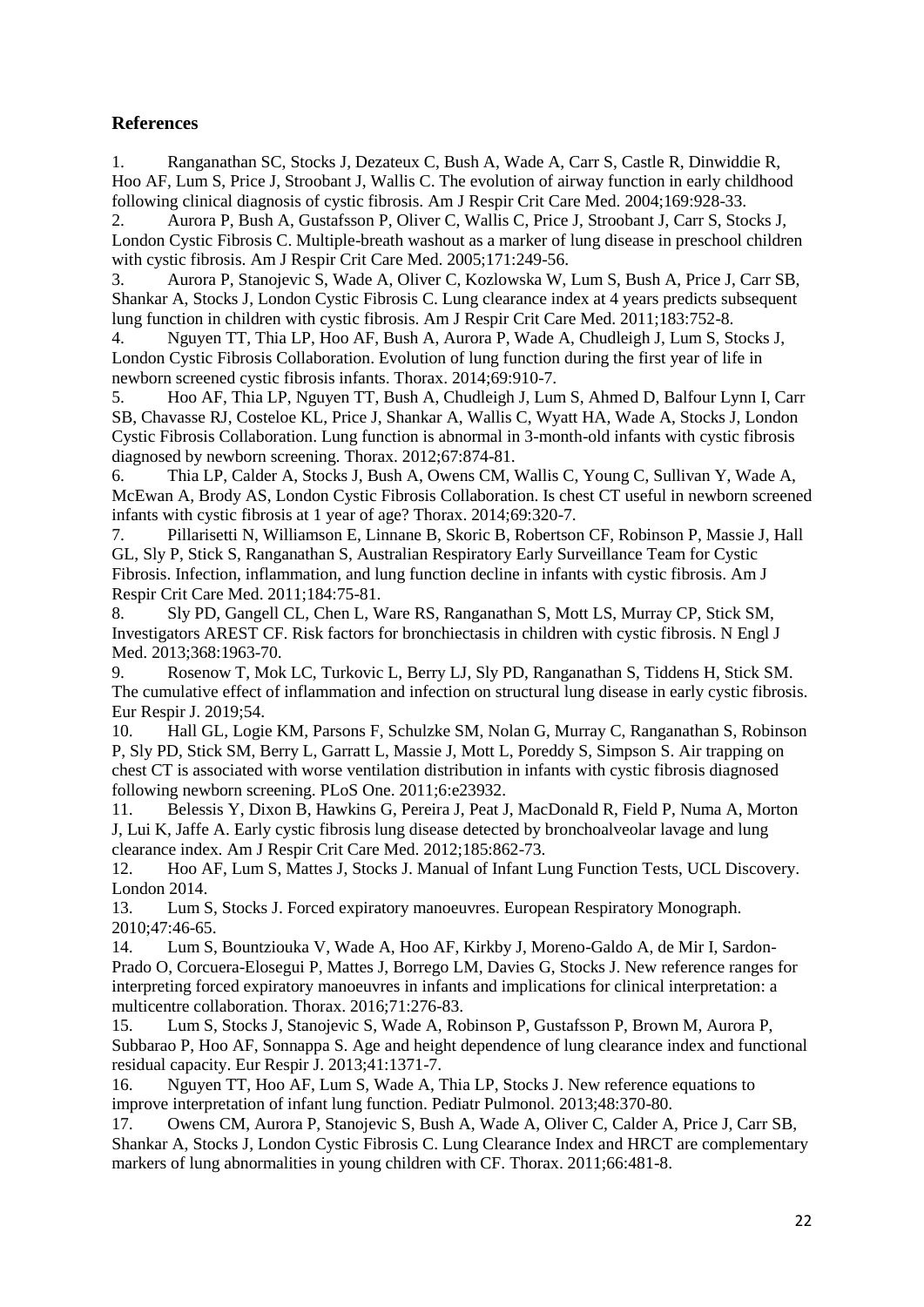<span id="page-22-0"></span>18. Brody AS, Kosorok MR, Li Z, Broderick LS, Foster JL, Laxova A, Bandla H, Farrell PM. Reproducibility of a scoring system for computed tomography scanning in cystic fibrosis. J Thorac Imaging. 2006;21:14-21.

<span id="page-22-1"></span>19. de Blic J, Midulla F, Barbato A, Clement A, Dab I, Eber E, Green C, Grigg J, Kotecha S, Kurland G, Pohunek P, Ratien F, Rossi G, Bronchoalveolar lavage in children. ERS Task Force on bronchoalveolar lavage in children. European Respiratory Society. Eur Respir J. 2000;15:217-31.

<span id="page-22-2"></span>20. The BREATHER Trial Group. Weekends-off efavirenz-based antiretroviral therapy in HIVinfected children, adolescents, and young adults (BREATHER): a randomised, open-label, noninferiority, phase 2/3 trial. Lancet HIV. 2016;3:e421-30.

<span id="page-22-3"></span>21. Sly PD. Early detection of lung disease in CF: do we have the necessary techniques? Paediatr Respir Rev. 2008;9:149-50.

<span id="page-22-4"></span>22. Cole TJ, Wright CM, Williams AF, Group RGCE. Designing the new UK-WHO growth charts to enhance assessment of growth around birth. Arch Dis Child Fetal Neonatal Ed. 2012;97:F219-22.

<span id="page-22-5"></span>23. Lee TW, Brownlee KG, Conway SP, Denton M, Littlewood JM. Evaluation of a new definition for chronic Pseudomonas aeruginosa infection in cystic fibrosis patients. J Cyst Fibros. 2003;2:29-34.

<span id="page-22-6"></span>24. Brennan S, Sly PD, Gangell CL, Sturges N, Winfield K, Wikstrom M, Gard S, Upham JW, Arest CF. Alveolar macrophages and CC chemokines are increased in children with cystic fibrosis. Eur Respir J. 2009;34:655-61.

<span id="page-22-7"></span>25. Lim MT, Wallis C, Price JF, Carr SB, Chavasse RJ, Shankar A, Seddon P, Balfour-Lynn IM. Diagnosis of cystic fibrosis in London and South East England before and after the introduction of newborn screening. Arch Dis Child. 2014;99:197-202.

<span id="page-22-8"></span>26. Flight W, Jones A. The diagnosis and management of respiratory viral infections in cystic fibrosis. Expert Rev Respir Med. 2017;11:221-7.

<span id="page-22-9"></span>27. Dijkema JS, van Ewijk BE, Wilbrink B, Wolfs TF, Kimpen JL, van der Ent CK. Frequency and Duration of Rhinovirus Infections in Children With Cystic Fibrosis and Healthy Controls: A Longitudinal Cohort Study. Pediatr Infect Dis J. 2016;35:379-83.

<span id="page-22-10"></span>28. Stelzer-Braid S, Liu N, Doumit M, D'Cunha R, Belessis Y, Jaffe A, Rawlinson WD. Association of rhinovirus with exacerbations in young children affected by cystic fibrosis: Preliminary data. J Med Virol. 2017;89:1494-7.

<span id="page-22-11"></span>29. Ramsey KA, Rosenow T, Turkovic L, Skoric B, Banton G, Adams AM, Simpson SJ, Murray C, Ranganathan SC, Stick SM, Hall GL, AREST CF. Lung Clearance Index and Structural Lung Disease on Computed Tomography in Early Cystic Fibrosis. Am J Respir Crit Care Med. 2016;193:60-7.

<span id="page-22-12"></span>30. Linnane BM, Hall GL, Nolan G, Brennan S, Stick SM, Sly PD, Robertson CF, Robinson PJ, Franklin PJ, Turner SW, Ranganathan SC, Arest CF. Lung function in infants with cystic fibrosis diagnosed by newborn screening. Am J Respir Crit Care Med. 2008;178:1238-44.

<span id="page-22-13"></span>31. Davies G, Stocks J, Thia LP, Hoo AF, Bush A, Aurora P, Brennan L, Lee S, Lum S, Cottam P, Miles J, Chudleigh J, Kirkby J, Balfour-Lynn IM, Carr SB, Wallis C, Wyatt H, Wade A, London Cystic Fibrosis C. Pulmonary function deficits in newborn screened infants with cystic fibrosis managed with standard UK care are mild and transient. Eur Respir J. 2017;50. pii: 1700326

<span id="page-22-14"></span>32. Simpson SJ, Ranganathan S, Park J, Turkovic L, Robins-Browne RM, Skoric B, Ramsey KA, Rosenow T, Banton GL, Berry L, Stick SM, Hall GL, Arest CF. Progressive ventilation inhomogeneity in infants with cystic fibrosis after pulmonary infection. Eur Respir J. 2015;46:1680- 90.

<span id="page-22-15"></span>33. Margaroli C, Garratt LW, Horati H, Dittrich AS, Rosenow T, Montgomery ST, Frey DL, Brown MR, Schultz C, Guglani L, Kicic A, Peng L, Scholte BJ, Mall MA, Janssens HM, Stick SM, Tirouvanziam R, Arest CF, Impede CF. Elastase Exocytosis by Airway Neutrophils Associates with Early Lung Damage in Cystic Fibrosis Children. Am J Respir Crit Care Med. 2019 Apr 1;199(7):873- 881.

<span id="page-22-16"></span>34. Rosenow T, Oudraad MC, Murray CP, Turkovic L, Kuo W, de Bruijne M, Ranganathan SC, Tiddens HA, Stick SM, Australian Respiratory Early Surveillance Team for Cystic F. PRAGMA-CF. A Quantitative Structural Lung Disease Computed Tomography Outcome in Young Children with Cystic Fibrosis. Am J Respir Crit Care Med. 2015;191:1158-65.